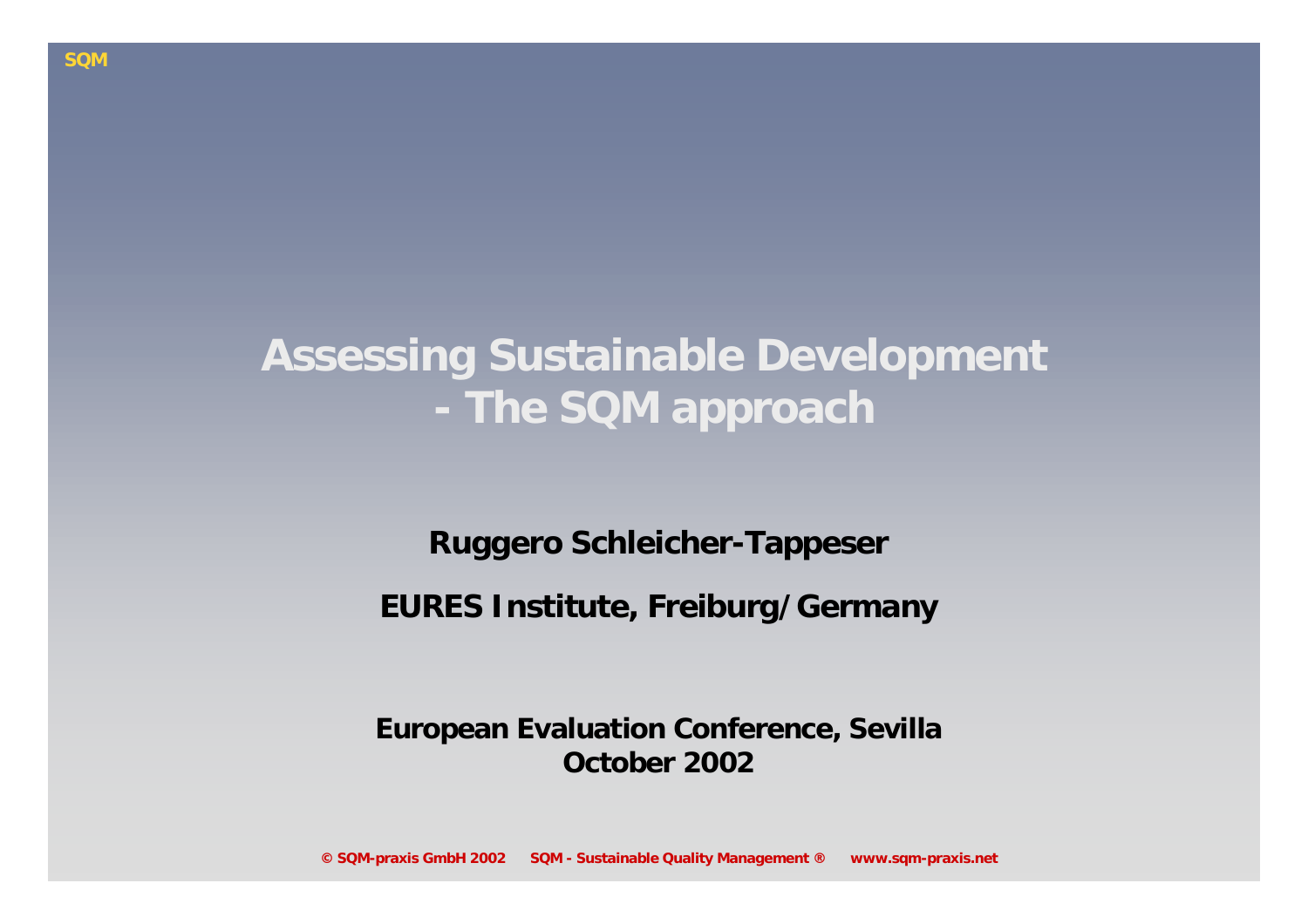### **Structural Funds and Innovation**

#### **Structural Funds are intended to bring innovations**

- •in man-made capital
- •in human capital
- •in social capital
- **In a long-term perspective, social capital innovations have proved to be the most important ones, but they are**
	- •mostly underestimated
	- •often unintentional
	- •far from exploiting their whole potential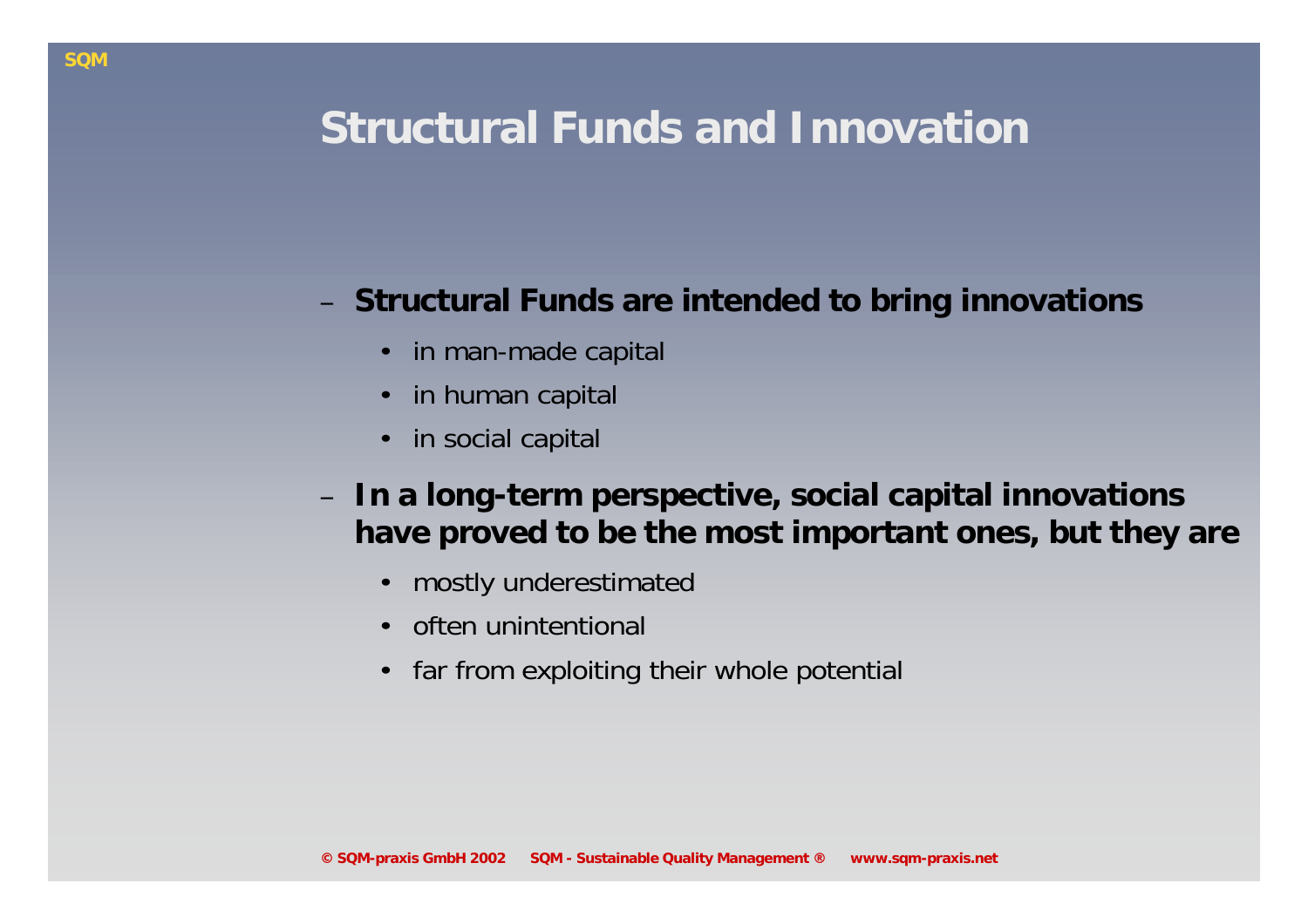## **Formal requests by the EU lead to innovation in governance**

- **Considerable changes in national and regional governance have been brought about by the EU requests:**
	- to define general development objectives
	- •to establish regional development strategies
	- • to introduce transparent decision making mechanisms across several levels of policy making
	- to include all relevant actors
	- to monitor progress
	- $\bullet$ to evaluate potentials and achievements
- – **The EU push for new forms of governance is important, but often incoherent, hesitating and far from using its full potential**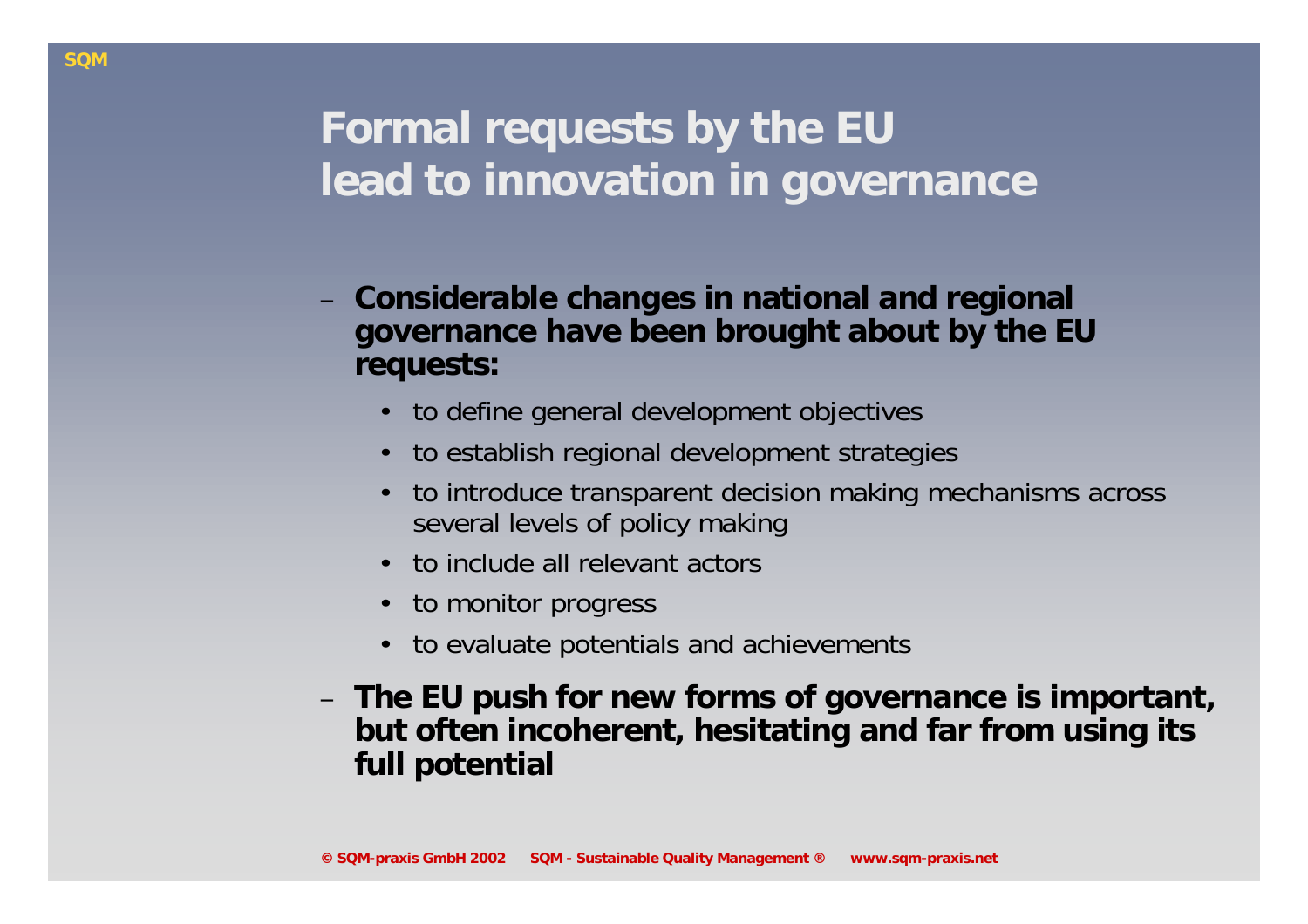# **Contents requests by the EU lead to widen the perspective**

- **General objectives and horizontal principles introduced by the EU have led to important discussions and results:**
	- social equity, gender equity
	- environmental protection
	- •climate, energy, transport, landscape, water …
	- •intercultural cohesion …
	- •…
- **This innovative potential is far from being fully exploited since EU objectives are often unknown to SF beneficiaries**
- **SUSTAINABLE DEVELOPMENT is the most comprehensive system of general objectives which could include nearly all previously discussed ones**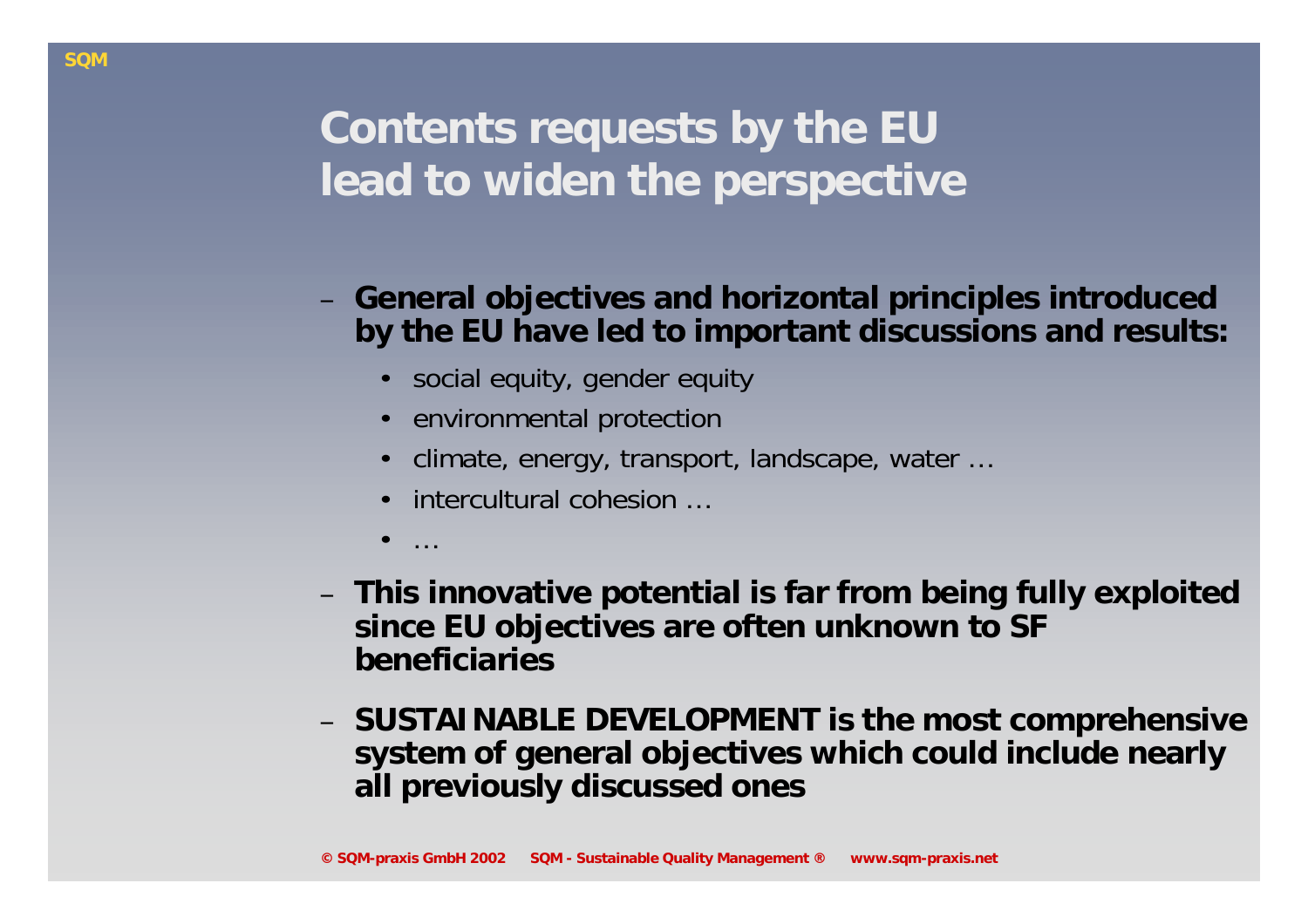### **EU Structural Funds inevitably require new forms of multi-level governance**

- **Structural Funds have a high need to legitimise their existence**
- **Setting of objectives, monitoring and evaluation across several levels are essential for legitimisation**
- **The number of levels involved requires new forms of objective-oriented coordination and management**
- **The concept of subsidiarity is becoming essential for structuring the increasingly complex relationships between the different levels and actors**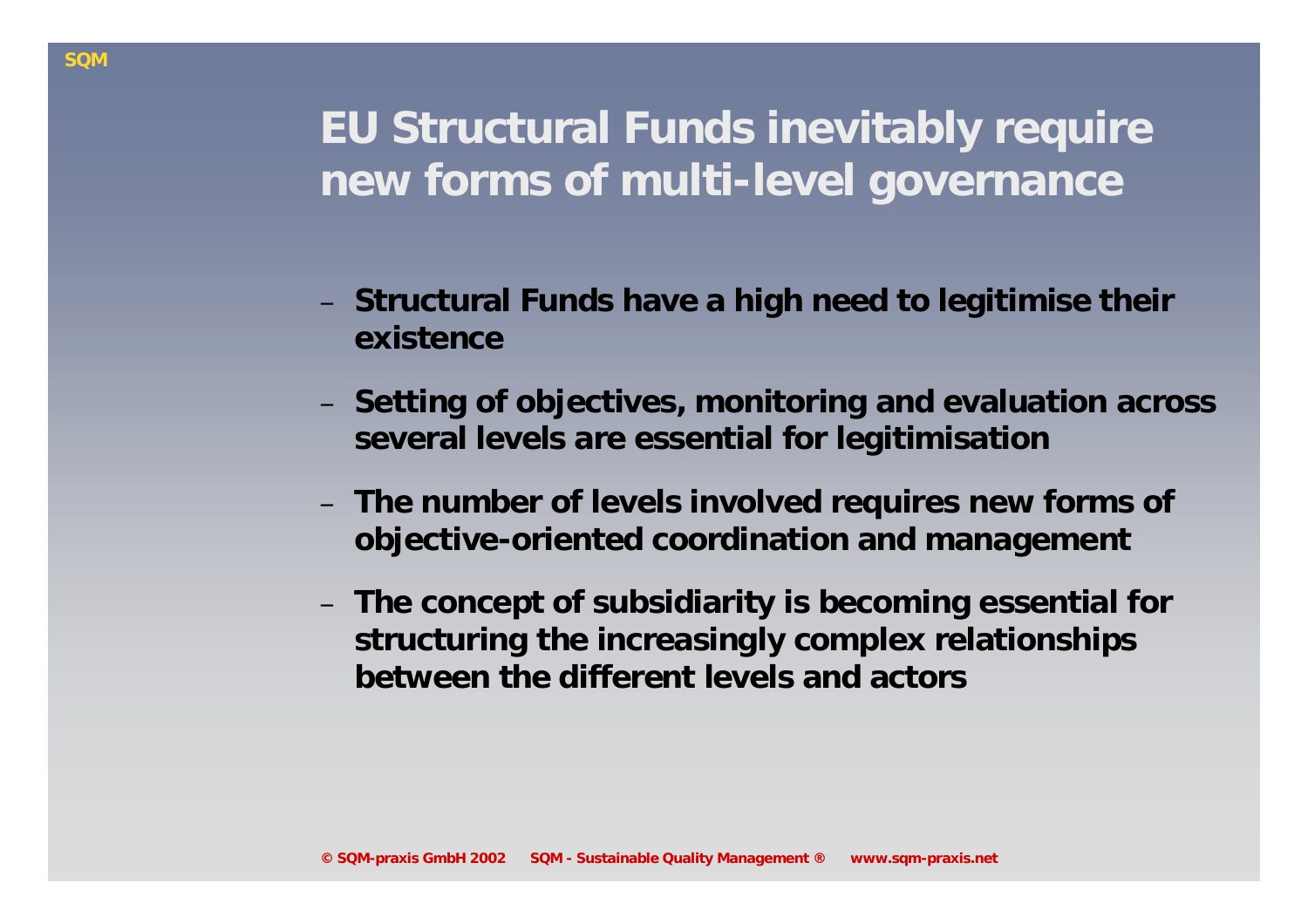## **Structural Funds: Subsidiarity for multi-level governance**

- **At least four levels are involved**
- **Complex negotiations**
- **Need to cope with different administrative cultures**
- **Need to cope with different contexts in European regions**
- **Need to maintain a coherent policy**
- **Need to monitor implementation and to evaluate results**

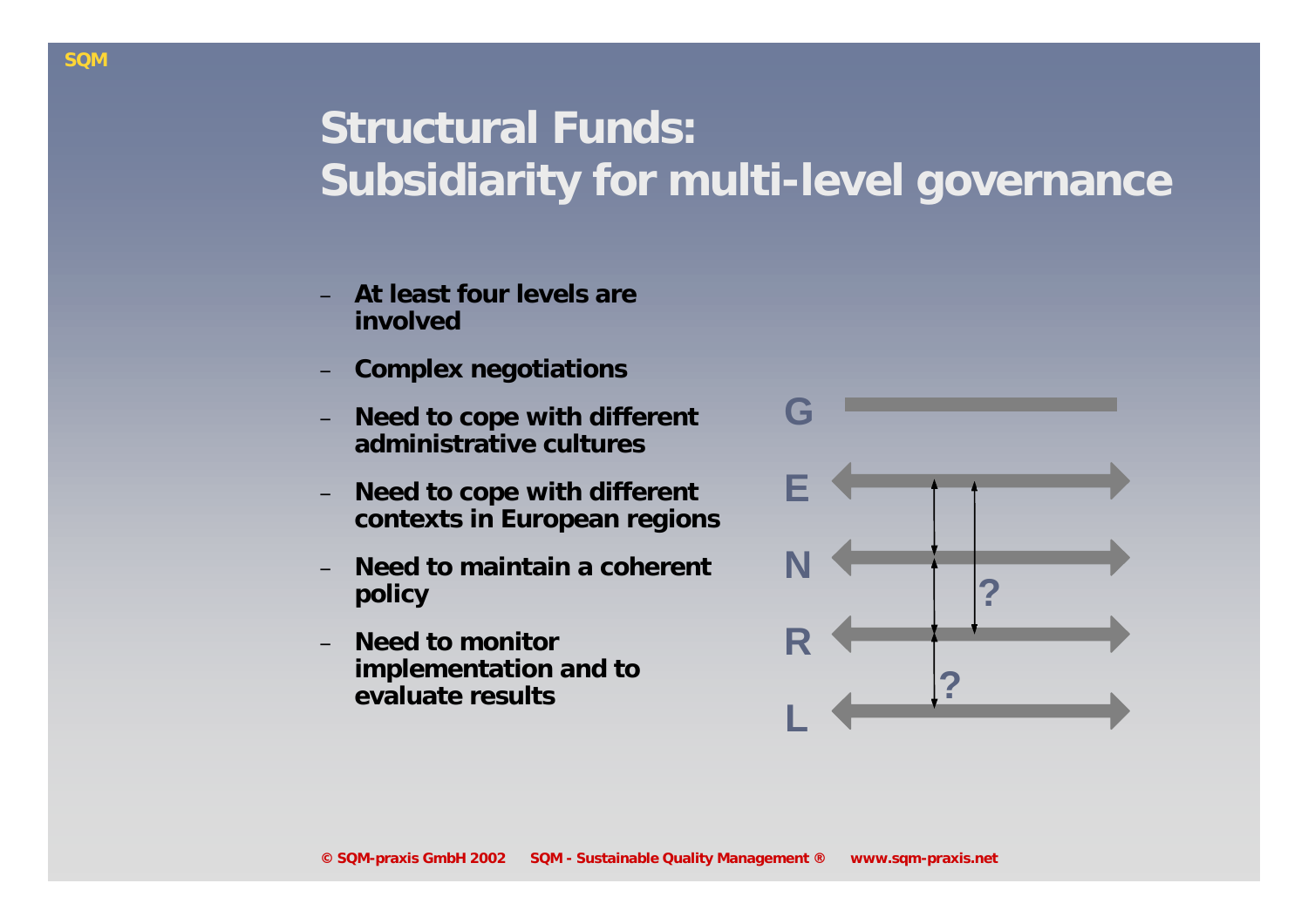## **The EU must fight for new forms of governance**

- **The Structural Funds show: the EU has no chance but to insist on the development of new forms of governance**
- **The white book on governance insists on** 
	- •openness
	- •participation
	- •accountability
	- •effectiveness
	- $\bullet$ coherence
- – **Old governance forms such as tayloristic command-andcontrol or feudal clientelism are threatened by these developments**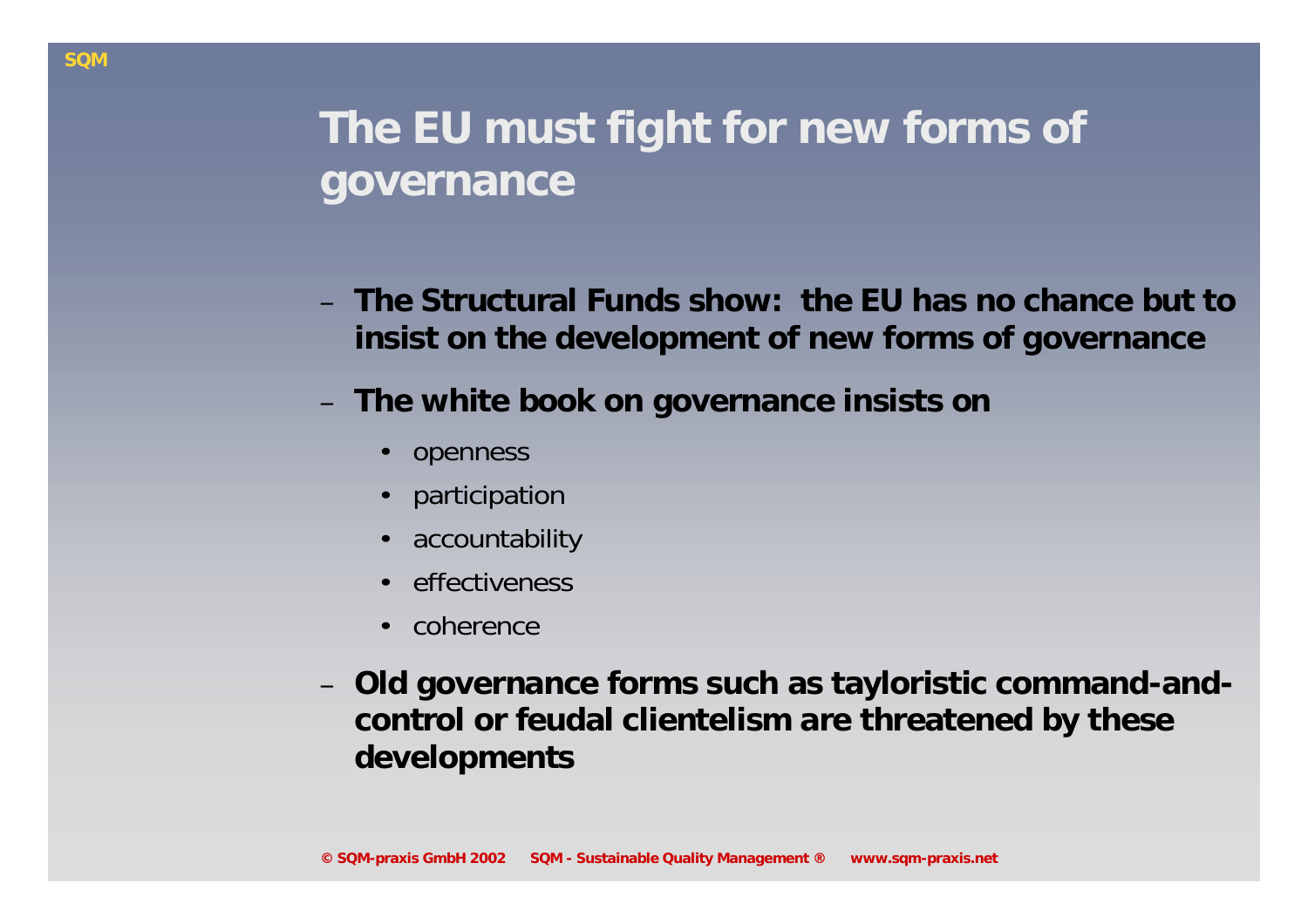- **Sustainability is not a simple rule but a general idea (reconciliation of humanity and nature) which has to be interpreted**
- **Sustainability should be regarded as a "regulative idea" in the Kantian sense – of the same kind as "freedom", "justice" or "health"**
- **Making sustainability tangible requires:**
	- $\bullet$ an interpretation based on a procedures
	- $\bullet$ the consideration of concrete contexts
	- •the assessment of contrary developments and interests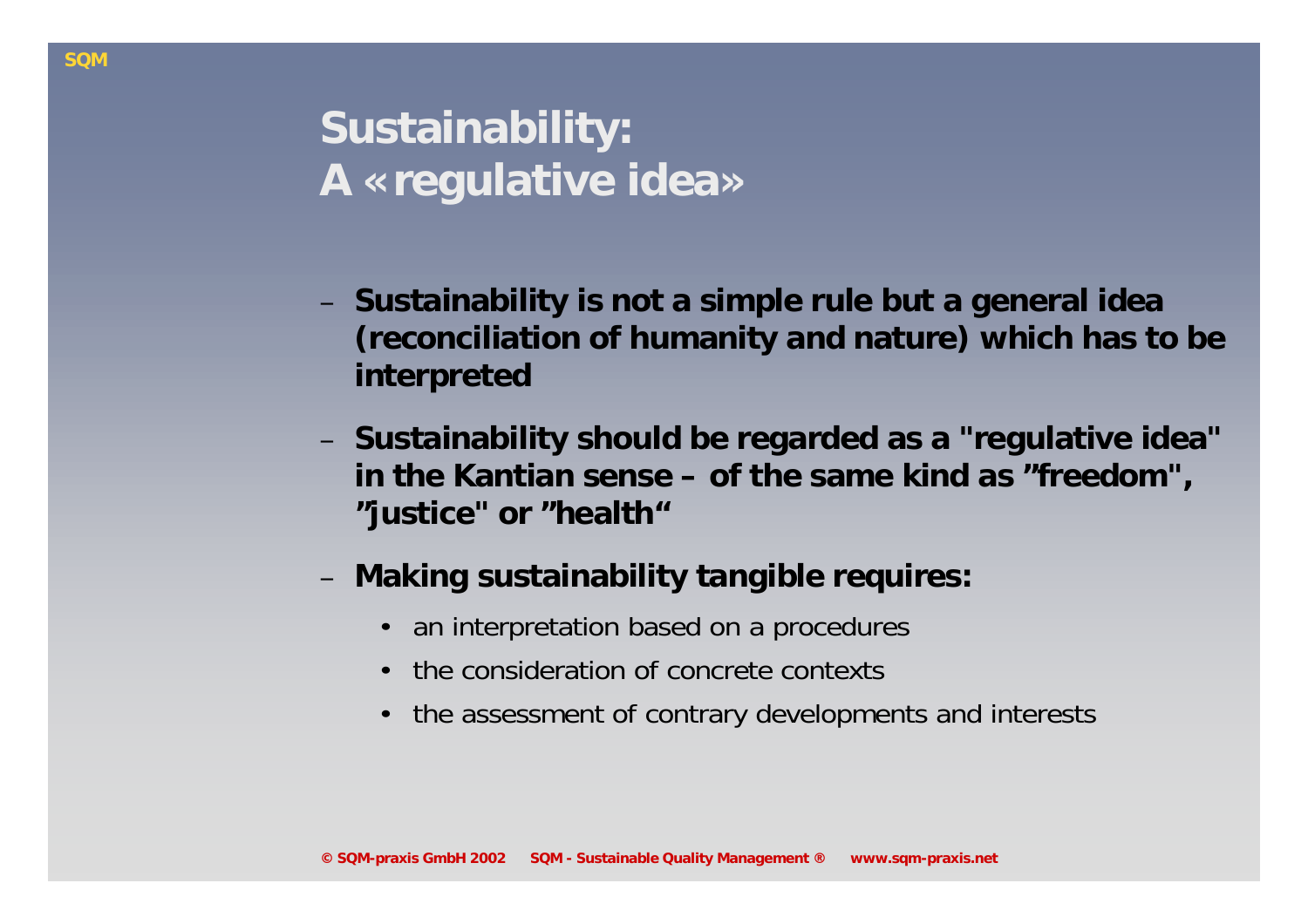# **Sustainability: The new challenges**

### **INTEGRATION**

- •consider different dimensions of development simultaneously
- •look for win-win solutions

### **OPENNESS TOWARDS THE FUTURE**

- •conserve potentials and resources
- •improve ability to learn, encourage innovation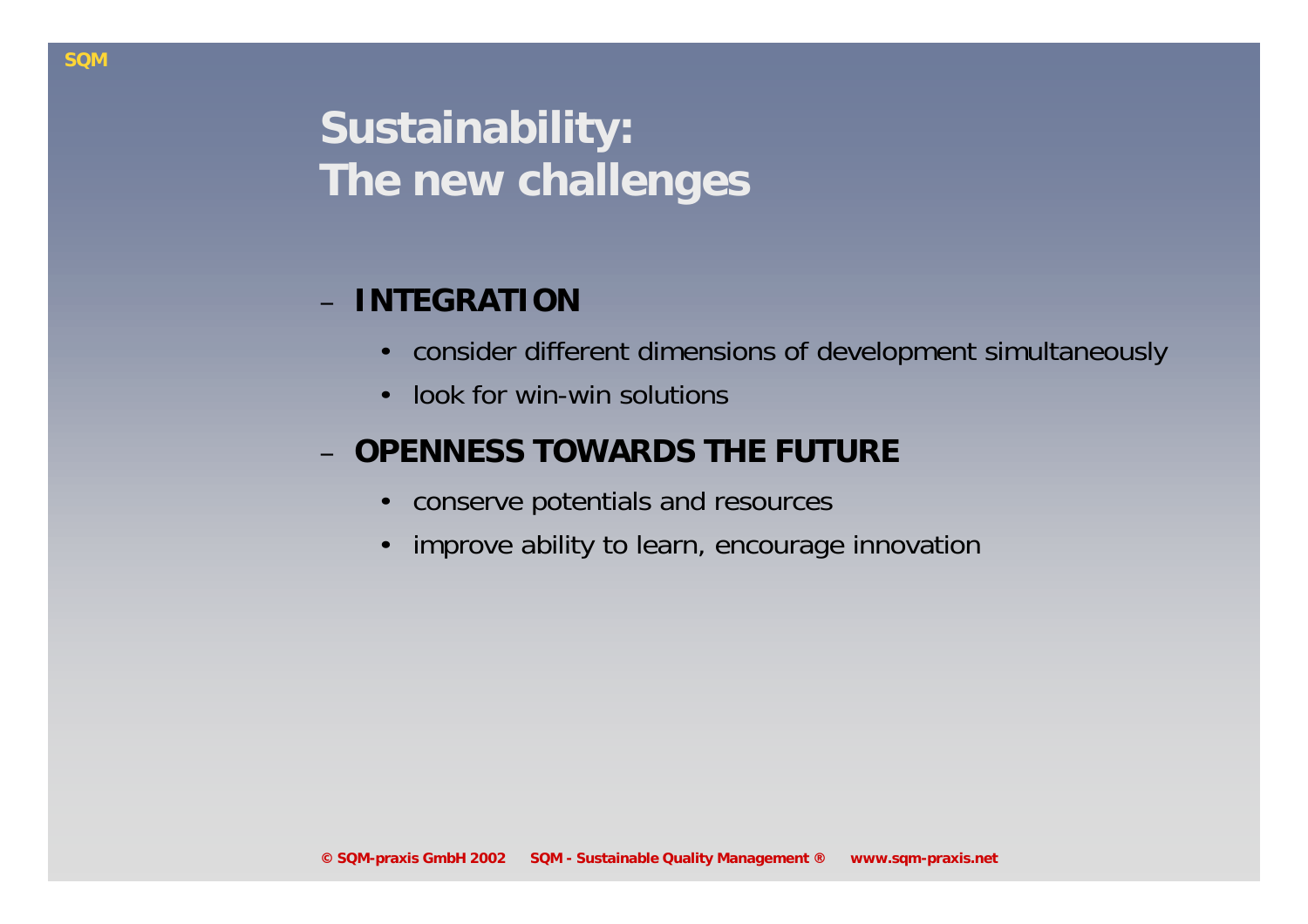## **Sustainable Development: Defensive and constructive approach**

#### **Defensive approach**

- •emphasises the conservation of resources and potentials
- •is based on minimum demands
- •tends towards a sectoral, additive point of view
- **Constructive approach** 
	- $\bullet$ gives prominence to the ability to learn and to be innovative
	- •emphasises the importance of win-win solutions
	- •strives for integrated and structural changes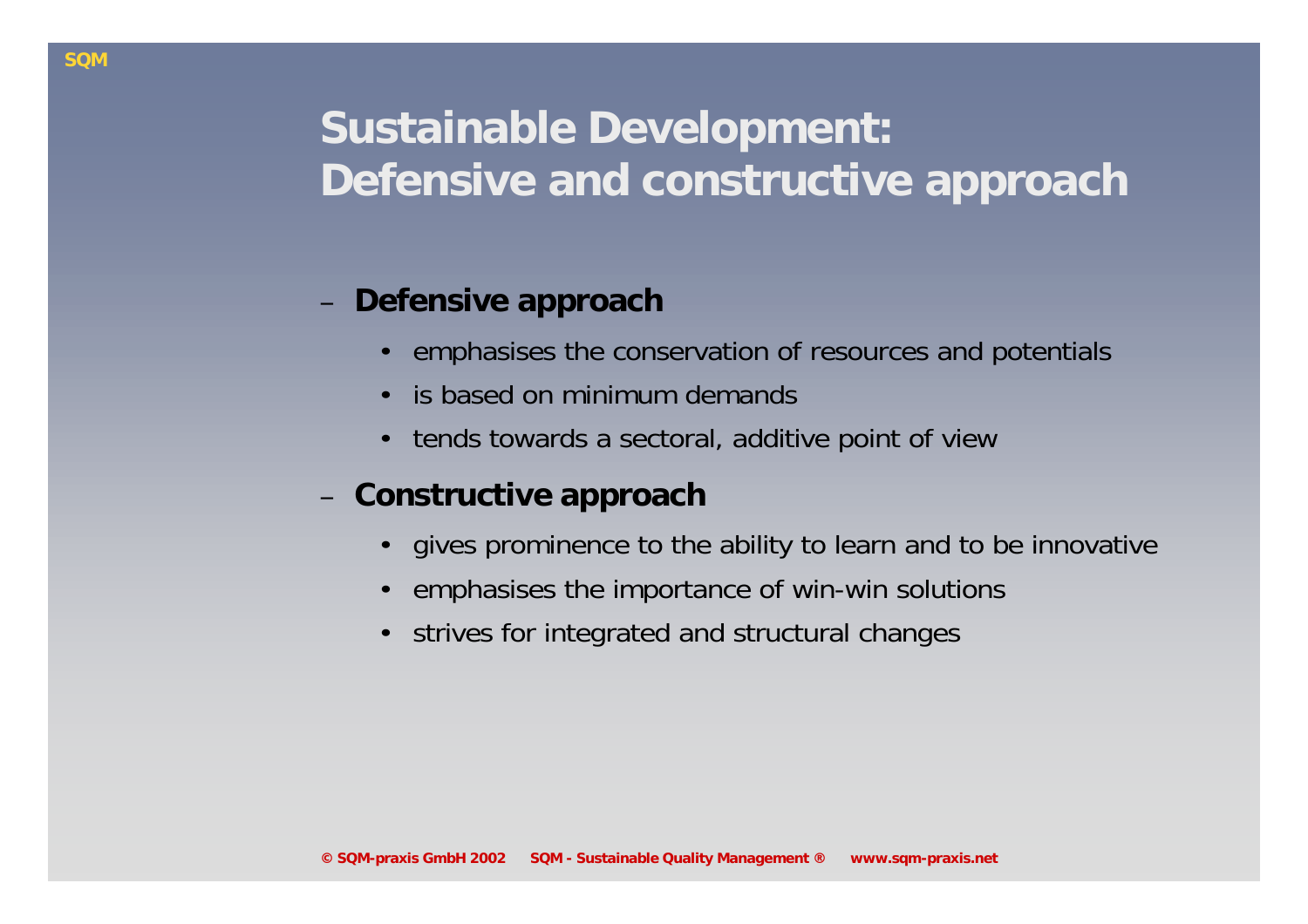# **Sustainable Development: A new paradigm**

#### **Crisis of tayloristic approaches**

- •in industry
- •in science
- •in politics and administration

#### **An integrative view is necessary**

- •across time
- •across space
- •between different administrative levels
- •between disciplines
- **Consideration of different dimensions at the same time**
- **A learning process that will take decades**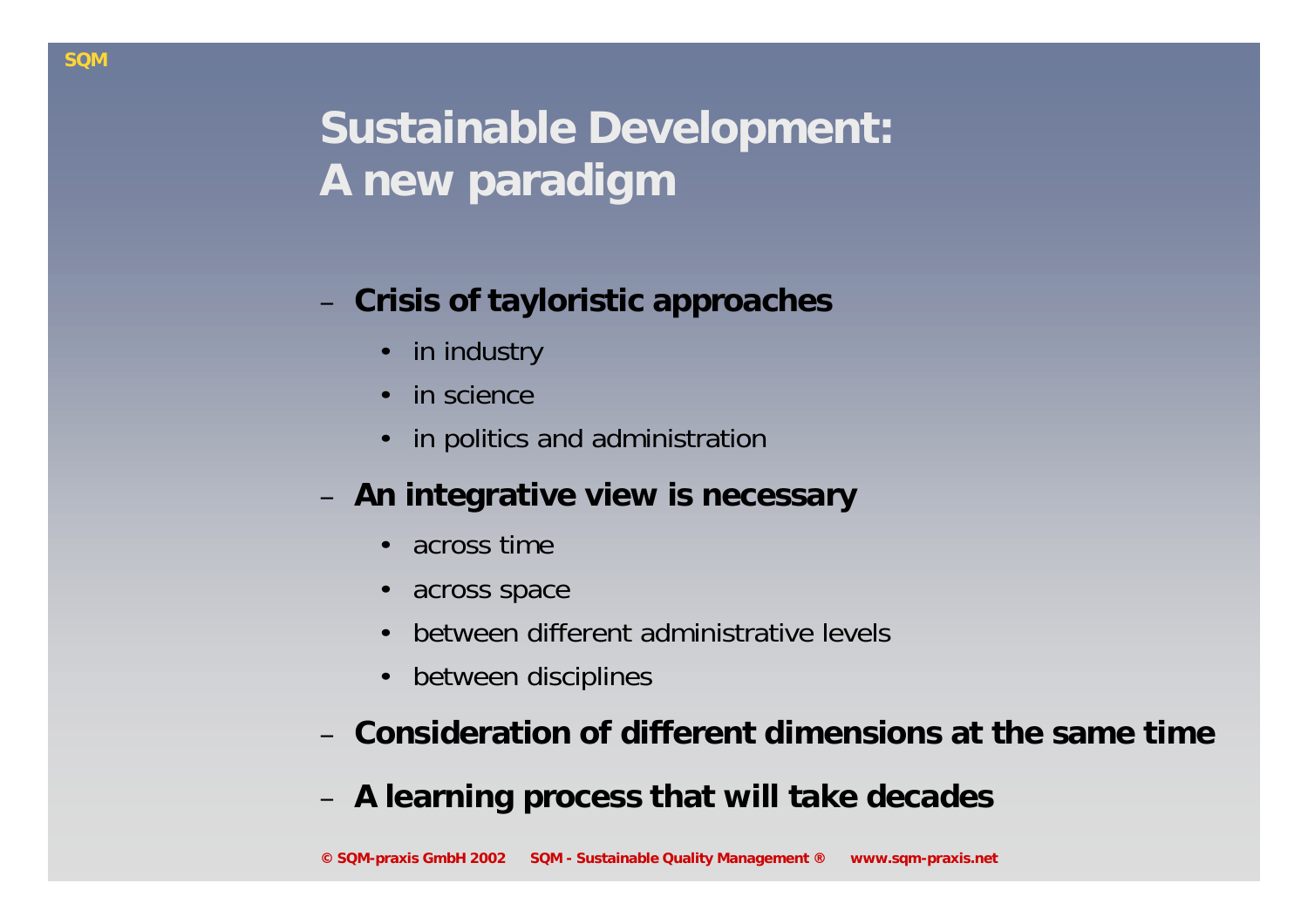### **Assessing Sustainable Development in a dynamic and multifaceted Europe**

#### **SD is about developing a new perception :**

- SD is a multidimensional concept : the integration is more than the sum of sectoral approaches
- SD is an open process : you can always do better, yardsticks change as your experience grows
- • SD requirements depend on the specific context : conditions, opportunities and priorities vary considerably across Europe

#### **Challenges for the assessment of SD:**

- $\bullet$ How does one ensure an integrated approach?
- • How does one account for changing views? How does one encourage innovation?
- • How does one account for the differences between European regions and cultures?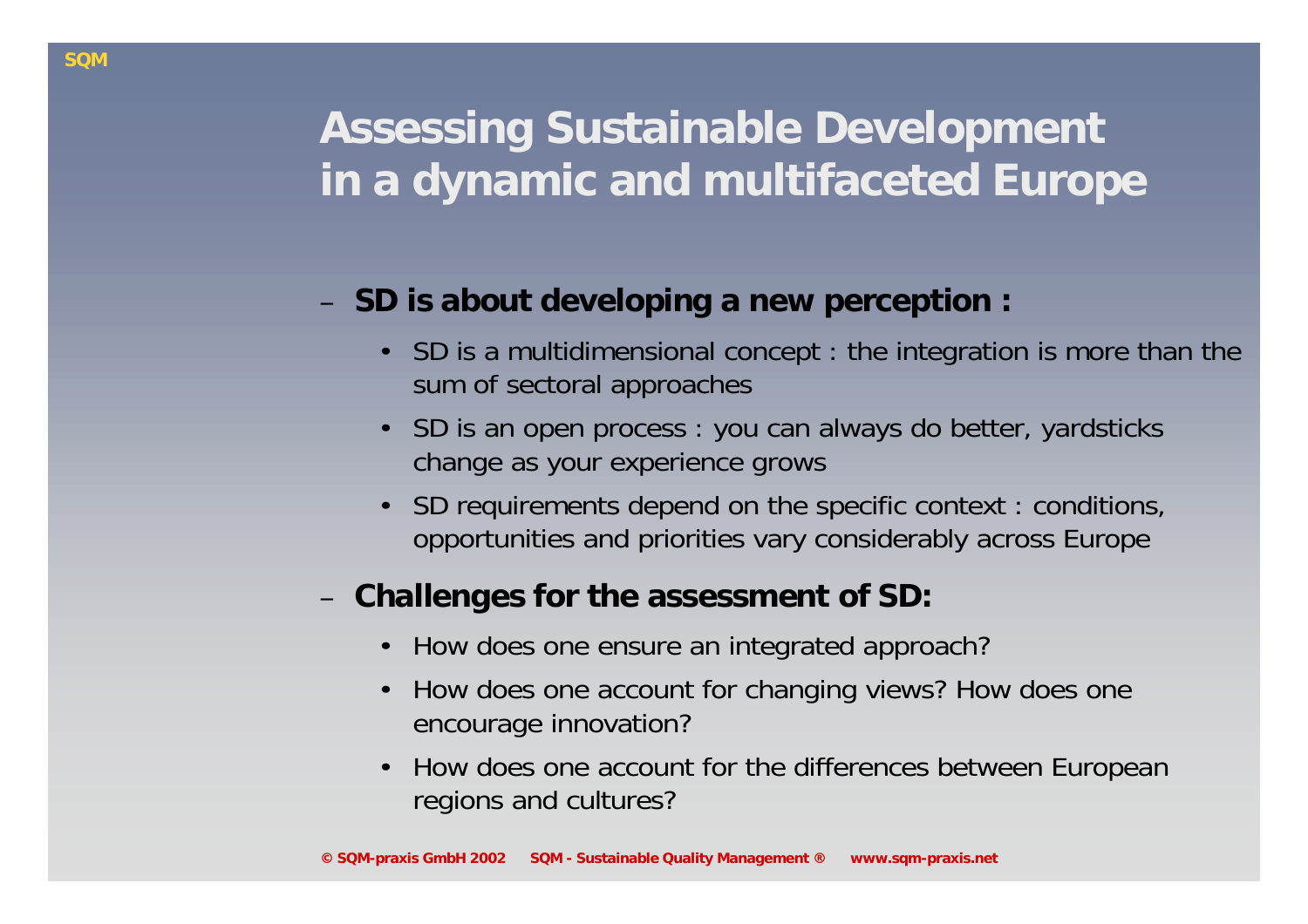# **Assessing Sustainable Development: Supporting a learning process**

- **Sustainable Development must be regarded as a continuous learning process**
- **Learning continuously changes the perspective concerning:**
	- •what could and should be done (objectives)
	- •how it could and should be done
- **Assessments can help in learning what should be done:**
	- •by analysing a situation
	- •by identifying alternative developments and actions
	- •by specifying and revising objectives
- **Assessments can help in learning how to do better:**
	- •by monitoring progress towards set objectives and by refocusing actions
	- •by considering the different dimensions of development
	- •by comparing different approaches
	- •by exchanging experiences between different contexts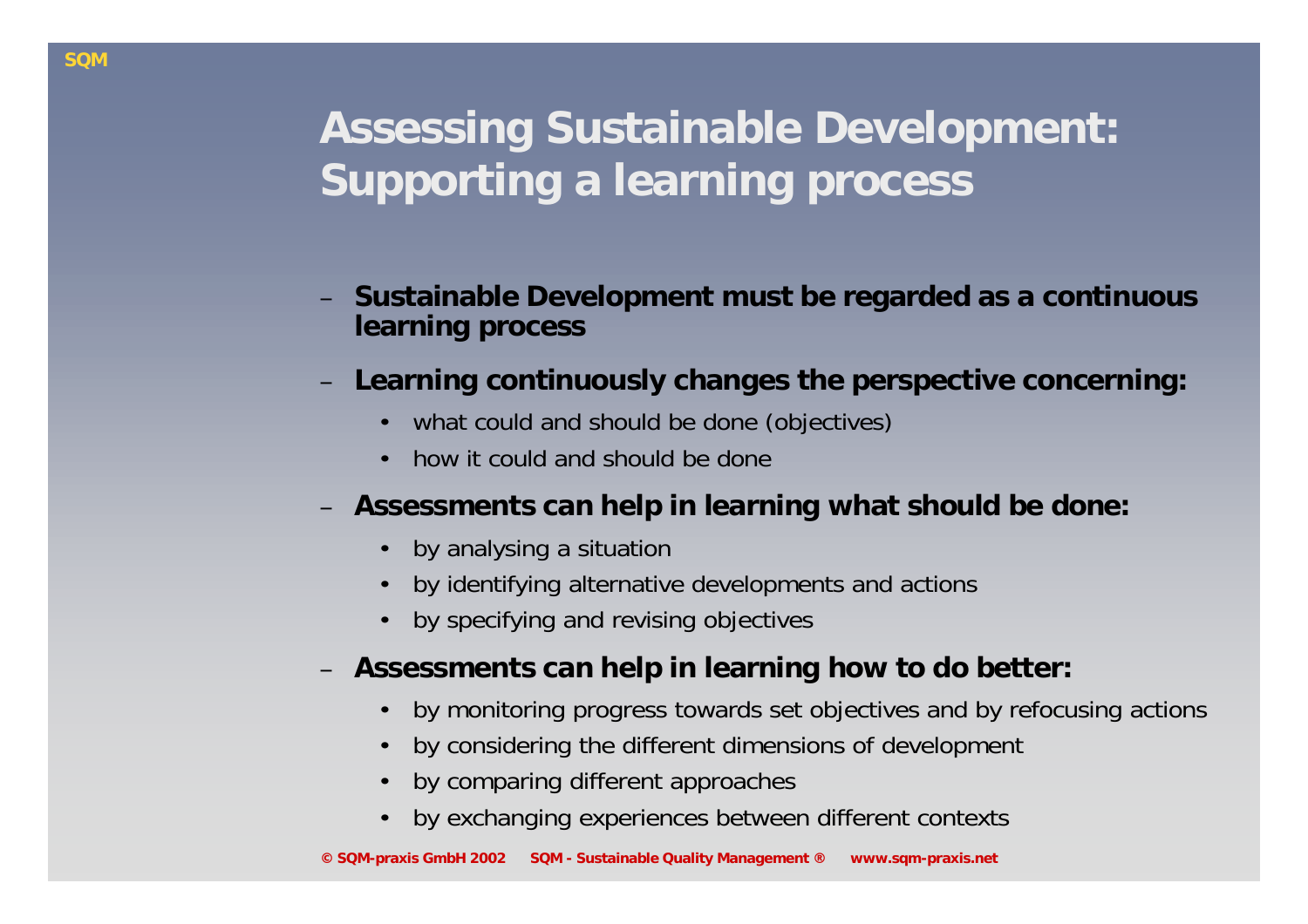### **SQM – Sustainable Quality Management**

- **a comprehensive system for assessing Sustainable Development**
- **based on the concept of Quality Management**
- **provides a general framework but allows for different interpretations of Sustainable Development**
- **a tool for interregional and intercultural communication**
- –**a tool for interdisciplinary communication**
- **a tool for managing transformation and learning processes**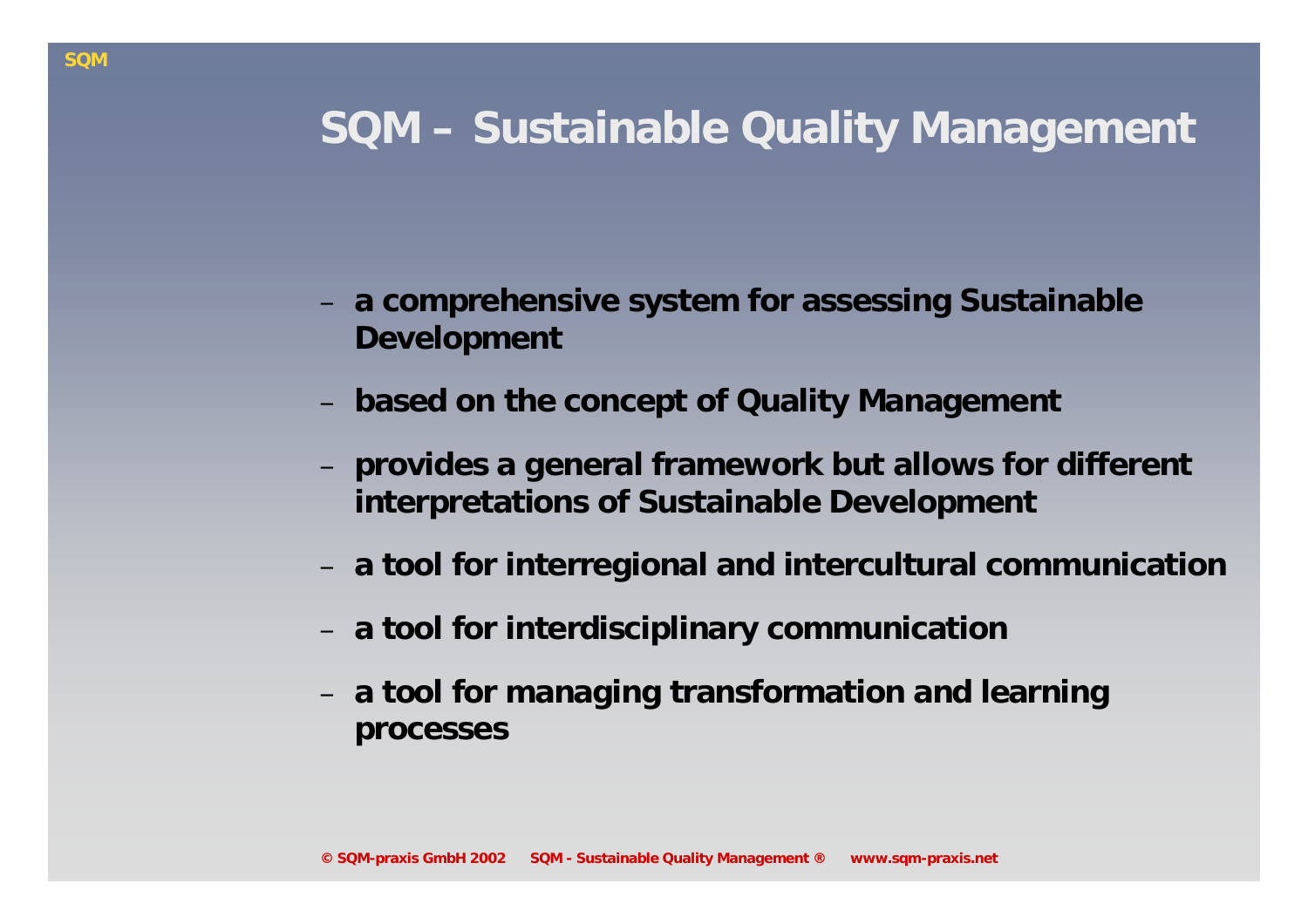### **SQM – Sustainable Quality Management ® a modular system for a variety of users**

**SQM**

| Concepts<br>- Sustainable Development as regulative idea and dynamic process                                                                                                        |                                                                                                                                                   |                                                                                                                                                                                    |  |  |  |  |
|-------------------------------------------------------------------------------------------------------------------------------------------------------------------------------------|---------------------------------------------------------------------------------------------------------------------------------------------------|------------------------------------------------------------------------------------------------------------------------------------------------------------------------------------|--|--|--|--|
| - Quality Management of development processes, evaluation                                                                                                                           |                                                                                                                                                   |                                                                                                                                                                                    |  |  |  |  |
| - Subsidiarity as a central concept of governance                                                                                                                                   |                                                                                                                                                   |                                                                                                                                                                                    |  |  |  |  |
| Framework                                                                                                                                                                           | <b>Methods</b>                                                                                                                                    | Tools                                                                                                                                                                              |  |  |  |  |
| the SQM analysis framework                                                                                                                                                          | diagnosis of situations<br>$\leftharpoons$                                                                                                        | Internet-based online-tools                                                                                                                                                        |  |  |  |  |
| <b>ORIENTATION:</b><br>10 Components of<br>Sustainability<br><b>SOCIAL POTENTIAL:</b><br><b>16 Regional Key Factors</b><br><b>ACTION DYNAMICS:</b><br><b>6 Basic Transformation</b> | strategy and programme<br>development<br>monitoring and evaluation<br>of programmes and<br>projects<br>SQM appraisal combining<br>qualitative and | <i>SQM.guide:</i> public guide<br>to funding programmes<br><i>SQM.progman:</i> tool for<br>managing funding<br>programmes<br><i>SQM.project:</i> versatile<br>expert tool for SQM- |  |  |  |  |
| Levers                                                                                                                                                                              | quantitative analysis                                                                                                                             | related projects<br>SQM.experience:                                                                                                                                                |  |  |  |  |
|                                                                                                                                                                                     | participative facilitation<br>synthesis and visualisation                                                                                         | exchange of experiences                                                                                                                                                            |  |  |  |  |
|                                                                                                                                                                                     | training                                                                                                                                          |                                                                                                                                                                                    |  |  |  |  |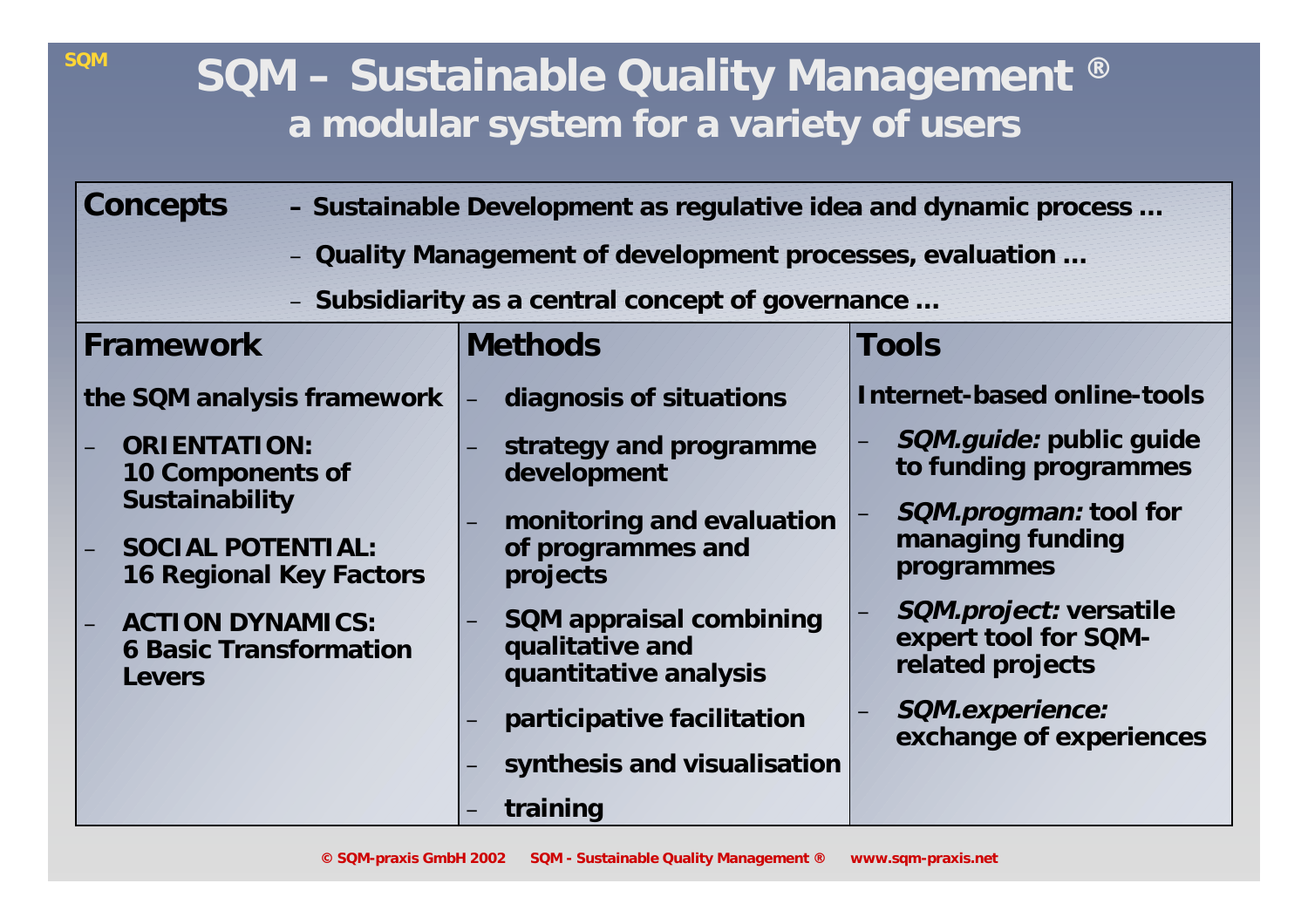### **SQM – Sustainable Quality Management: use of SQM-appraisals over the whole policy cycle**



**SQM**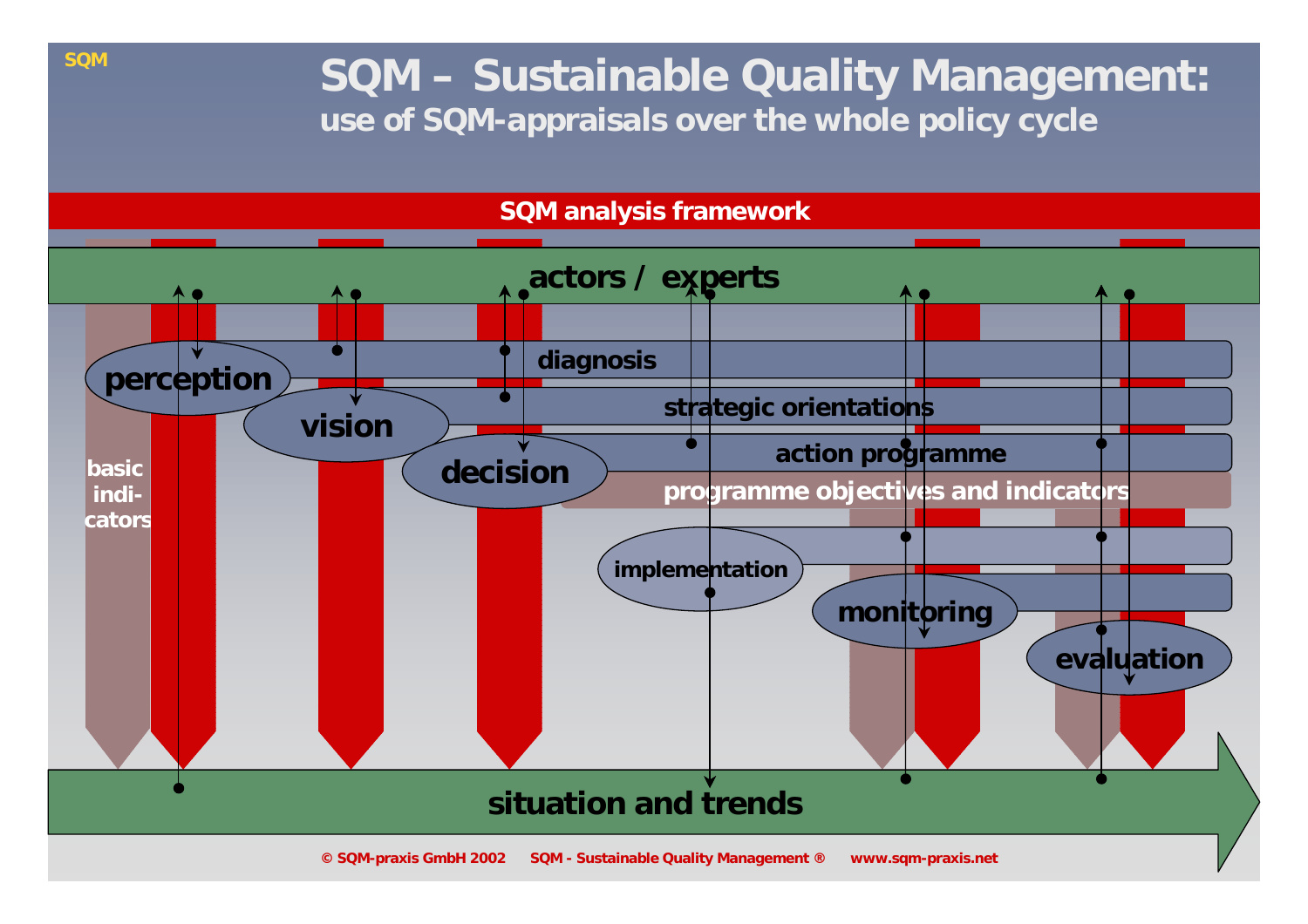### **SQM – assessment framework**

#### **SQM - A professional tool based on simple questions:**

- •Which direction do we choose for our future? **ORIENTATION** – The principles of sustainable development
- • Which are the societal forces and the capacities for co-operation? **SOCIAL POTENTIAL** – The local key factors for sustainable development
- $\bullet$  Which levers could be used for reorienting development? **ACTION DYNAMICS** – The transformation levers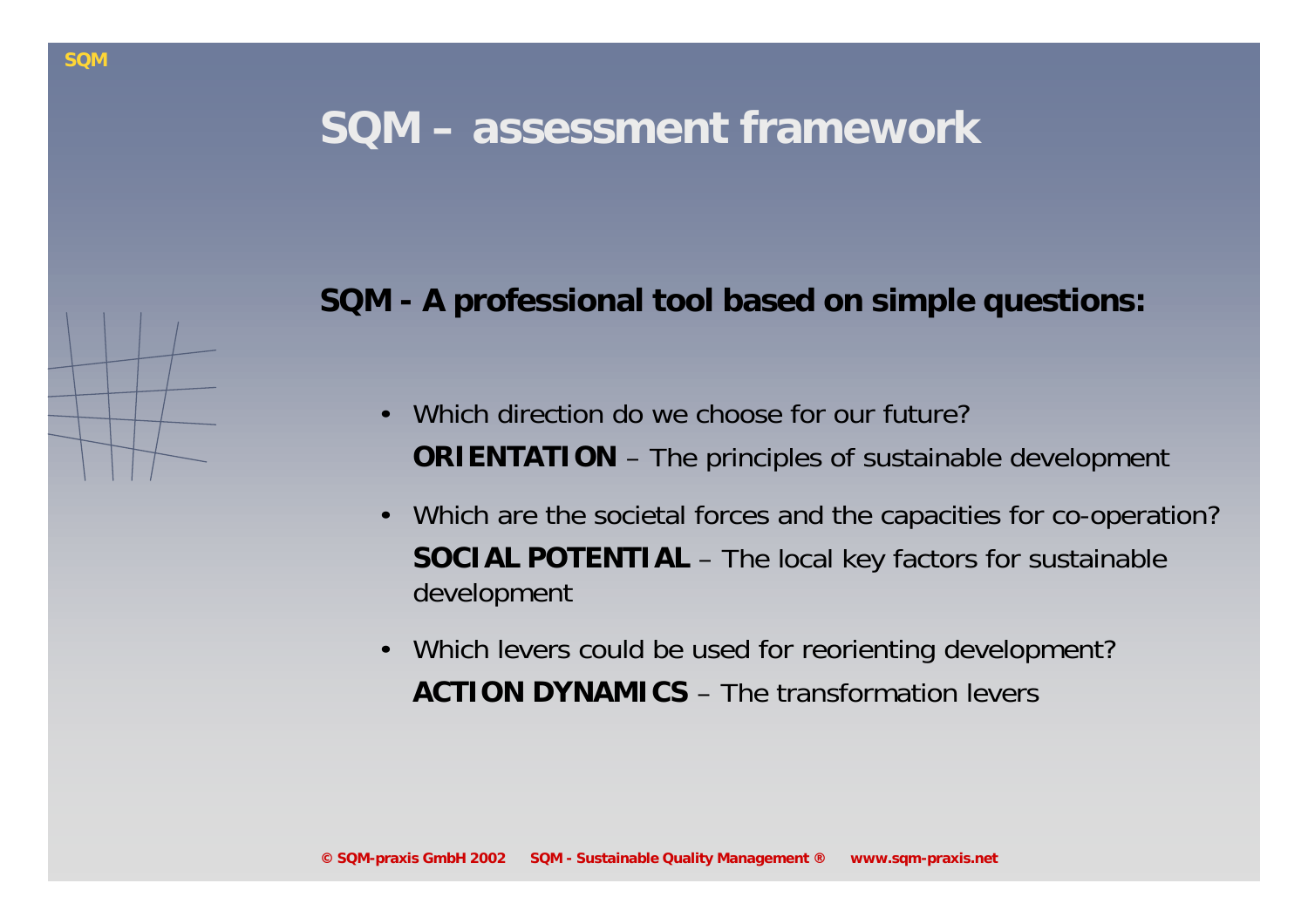# **ORIENTATION: 10 Components of Sustainability: WHAT?**

What do we want to sustain?

#### **Development dimensions**

- 1. Environmental dimension
- 2. Economic dimension
- 3. Socio-cultural dimension

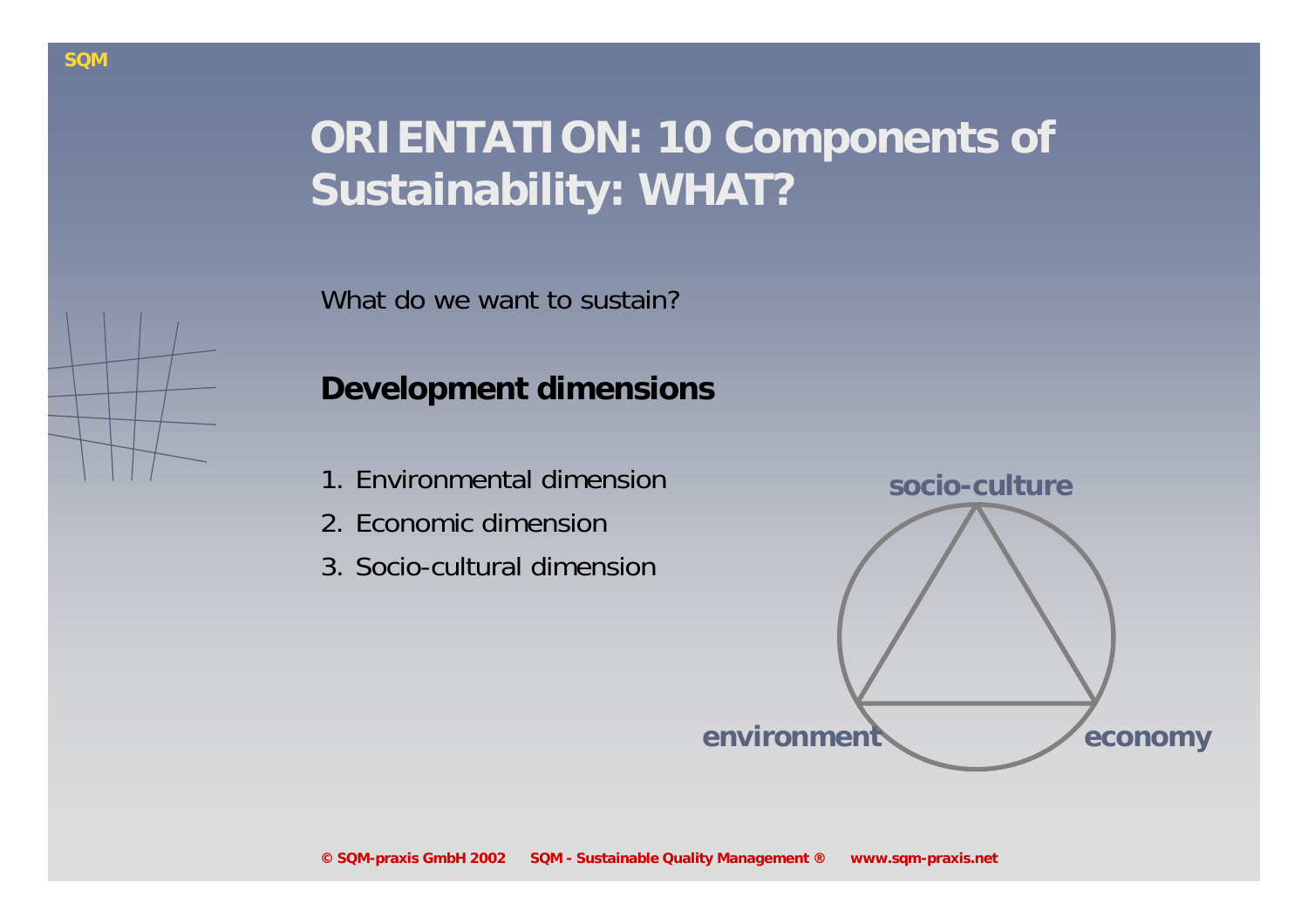## **ORIENTATION: 10 Components of Sustainability: WHY?**

Which conflicts of interest are the motives? **Dimensions of equity**

- 4. Social and gender equity (inter-personal)
- 5. Equity between regions (spatial)
- 6. Equity between generations (temporal)

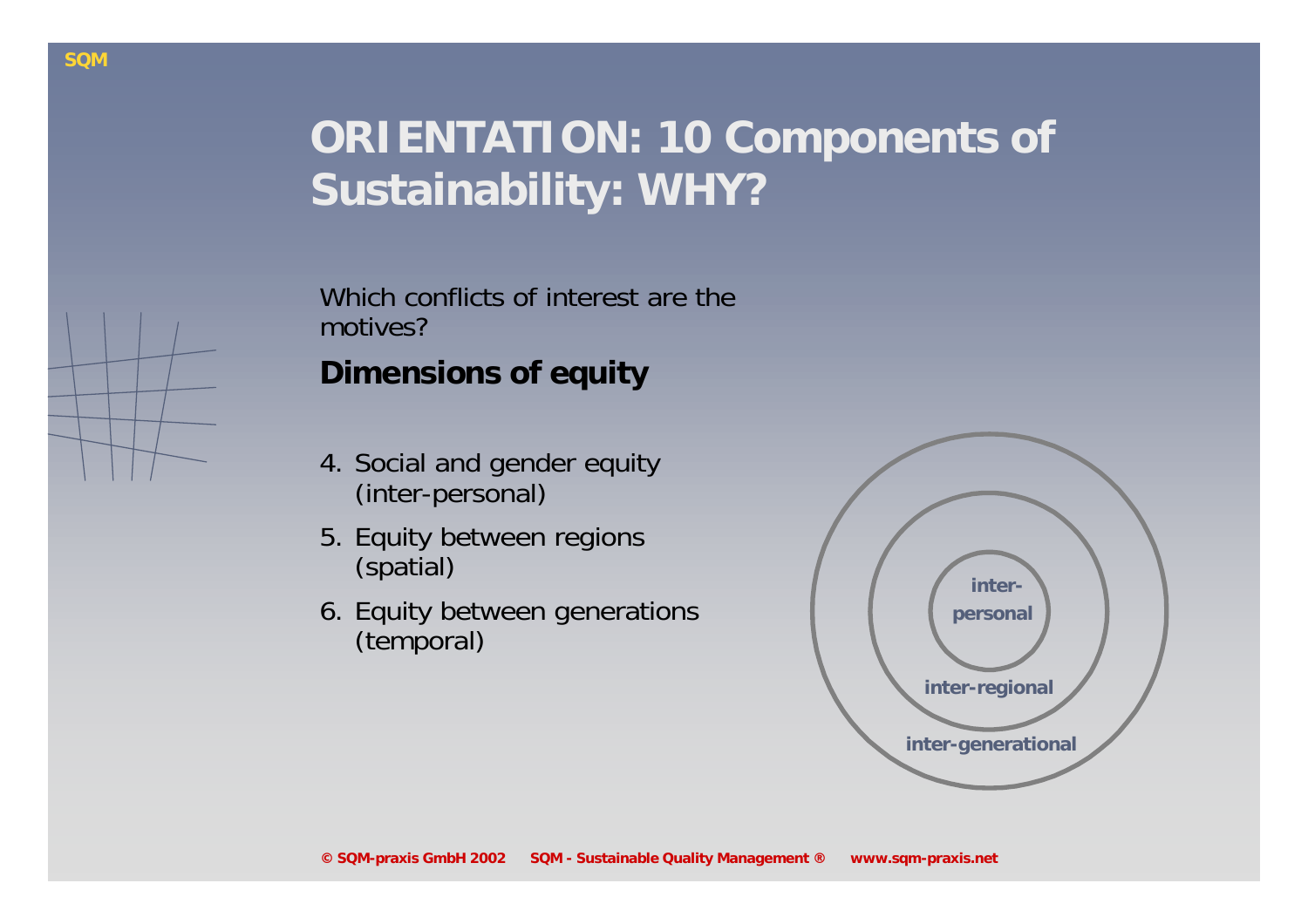# **ORIENTATION: 10 Components of Sustainability: HOW?**

Which basic approaches can help us?

### **Systemic Principles**

- 7. Diversity
- 8. Subsidiarity
- 9. Networking / Partnership
- 



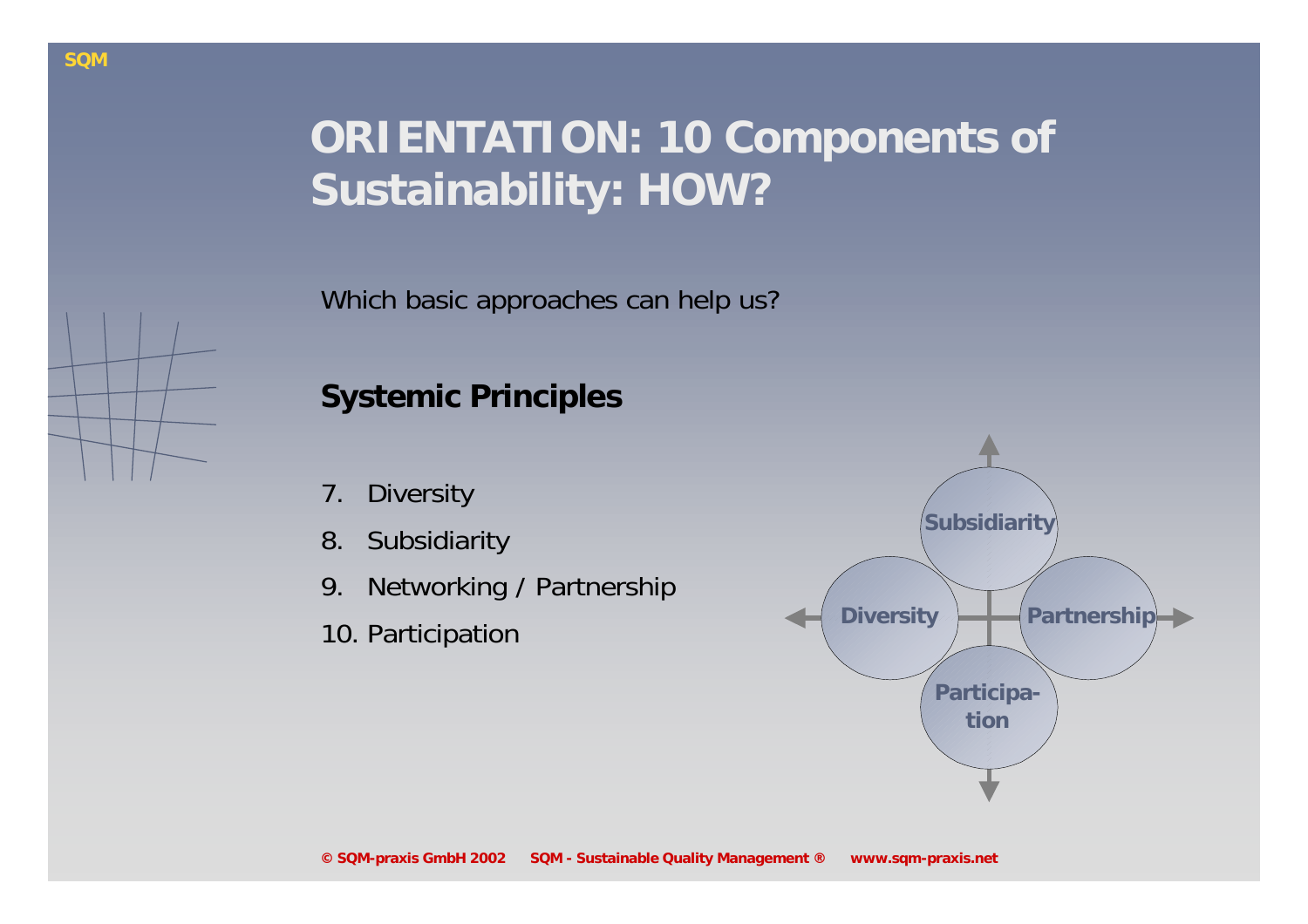| SQM: The analytical framework         |                                 | <b>SOCIAL POTENTIAL:</b><br><b>Key factors</b> |                                                                                                                  |  |  |
|---------------------------------------|---------------------------------|------------------------------------------------|------------------------------------------------------------------------------------------------------------------|--|--|
| <b>ORIENTATION:</b>                   |                                 | P1                                             | Perception of a variety of development approaches                                                                |  |  |
| Components of sustainable development |                                 | P <sub>2</sub>                                 | Creativity and innovation in an entrepreneurial culture which<br>emphasises responsibility towards the community |  |  |
| O <sub>1</sub>                        | Environment                     |                                                | Capacity to cope with complexity and ambiguity and to                                                            |  |  |
| 02                                    | Economy                         | P <sub>3</sub>                                 | anticipate change                                                                                                |  |  |
| O <sub>3</sub>                        | Socio-culture                   | P <sub>4</sub>                                 | Openness to enrich the own culture and enhance multicultural                                                     |  |  |
| O <sub>4</sub>                        | Inter-personal equity           |                                                | cohesion                                                                                                         |  |  |
| O <sub>5</sub>                        | Spatial equity                  | <b>P5</b>                                      | Discovery and re-encoding of territorial specificities and local<br>knowledge                                    |  |  |
| 06                                    | Inter-temporal equity           | P6                                             | Ability of each to reach their optimum level of attainment and                                                   |  |  |
| O <sub>7</sub>                        | <b>Diversity</b>                |                                                | fulfilment                                                                                                       |  |  |
| O <sub>8</sub>                        | Subsidiarity                    | P <sub>7</sub>                                 | Fractal distribution of competence using the counter-flow<br>principle                                           |  |  |
| O <sub>9</sub>                        | Networking and partnership      | P <sub>8</sub>                                 | Autonomy of strategic decision making within a facilitating                                                      |  |  |
| O <sub>10</sub>                       | Participation                   |                                                | infrastructure                                                                                                   |  |  |
|                                       | <b>ACTION DYNAMICS:</b>         | P <sub>9</sub>                                 | Primary reliance on own resources without compromising the<br>ones of the others                                 |  |  |
| <b>Transformation levers</b>          |                                 | P <sub>10</sub>                                | Shared value system taking into account environmental, socio-                                                    |  |  |
| D <sub>1</sub>                        | Enhancing problem understanding |                                                | cultural and economic interdependencies                                                                          |  |  |
| D <sub>2</sub>                        | Open collective learning        | P <sub>11</sub>                                | Social cohesion                                                                                                  |  |  |
| D <sub>3</sub>                        | Negotiation and co-decision     | P12                                            | Opportunities and room for equitable interaction                                                                 |  |  |
| D <sub>4</sub>                        | Creation of a shared vision     | P13                                            | Capacity of creating a shared vision                                                                             |  |  |
| D <sub>5</sub>                        | Client orientation              | P14                                            | Integration of social and technical skills into the innovation<br>process                                        |  |  |
| D <sub>6</sub>                        | <b>Result orientation</b>       | P <sub>15</sub>                                | Access to information and to the arena of dialogue and debate                                                    |  |  |
|                                       |                                 | P16                                            | Multiplicity of interactions, enhanced by local animators                                                        |  |  |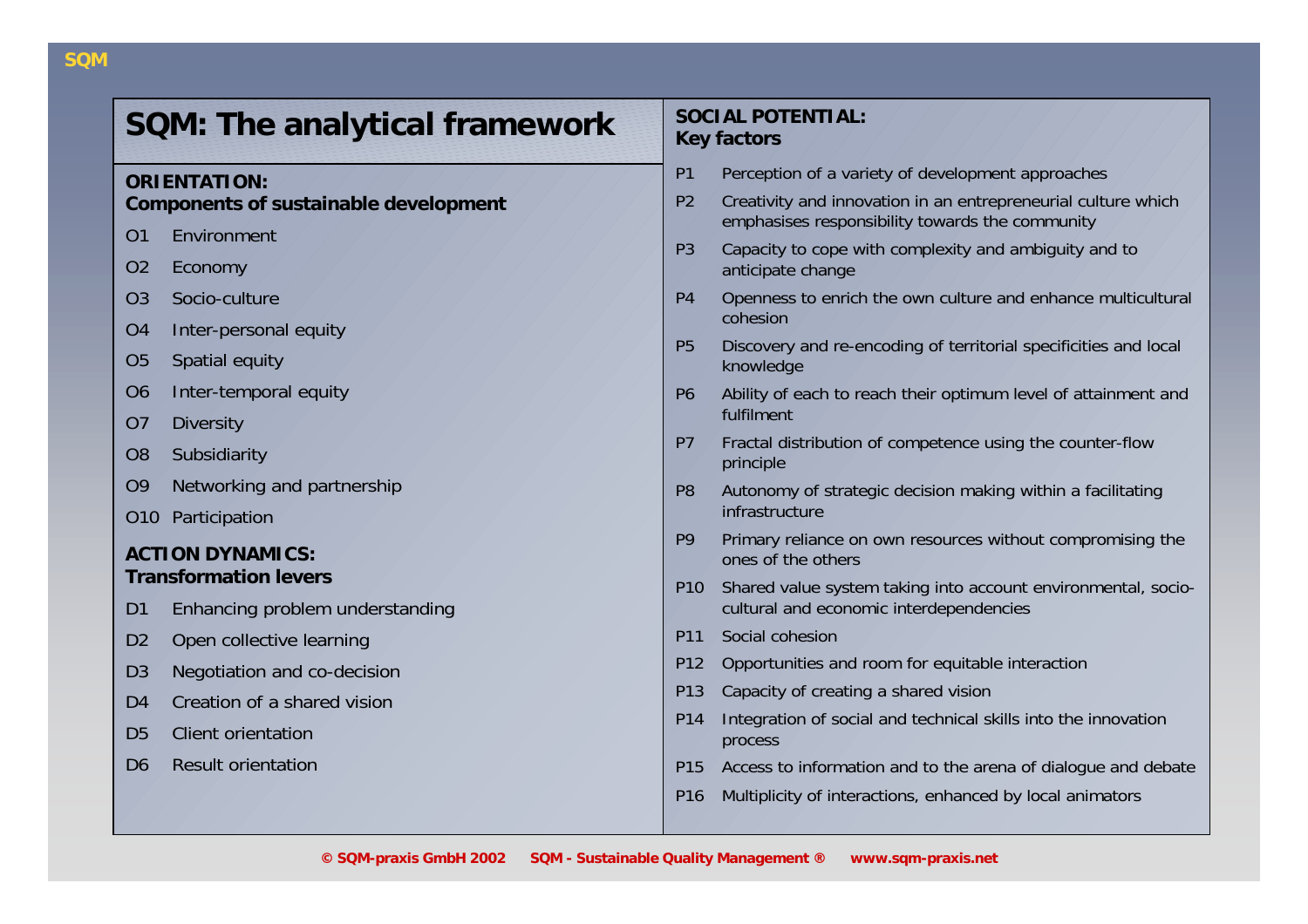## **Variable complexity of the analytical framework**

- **The complexity of the analytical framework must be adapted to the groups using it**
- **The complexity can be increased step by step during the process**
- **The first three aspects can be used to give momentum to public debate**

| A | minimum                 |  |
|---|-------------------------|--|
| B |                         |  |
| C |                         |  |
| D | complete                |  |
| E | depends<br>on situation |  |

| <b>Orientation</b> | <b>Social Potential</b> |
|--------------------|-------------------------|
|                    |                         |
|                    |                         |
|                    |                         |
|                    |                         |
|                    |                         |
|                    |                         |
|                    |                         |
|                    |                         |
|                    |                         |
|                    |                         |
| <b>Dynamics</b>    |                         |
|                    |                         |
|                    |                         |
|                    |                         |
|                    |                         |
|                    |                         |
|                    |                         |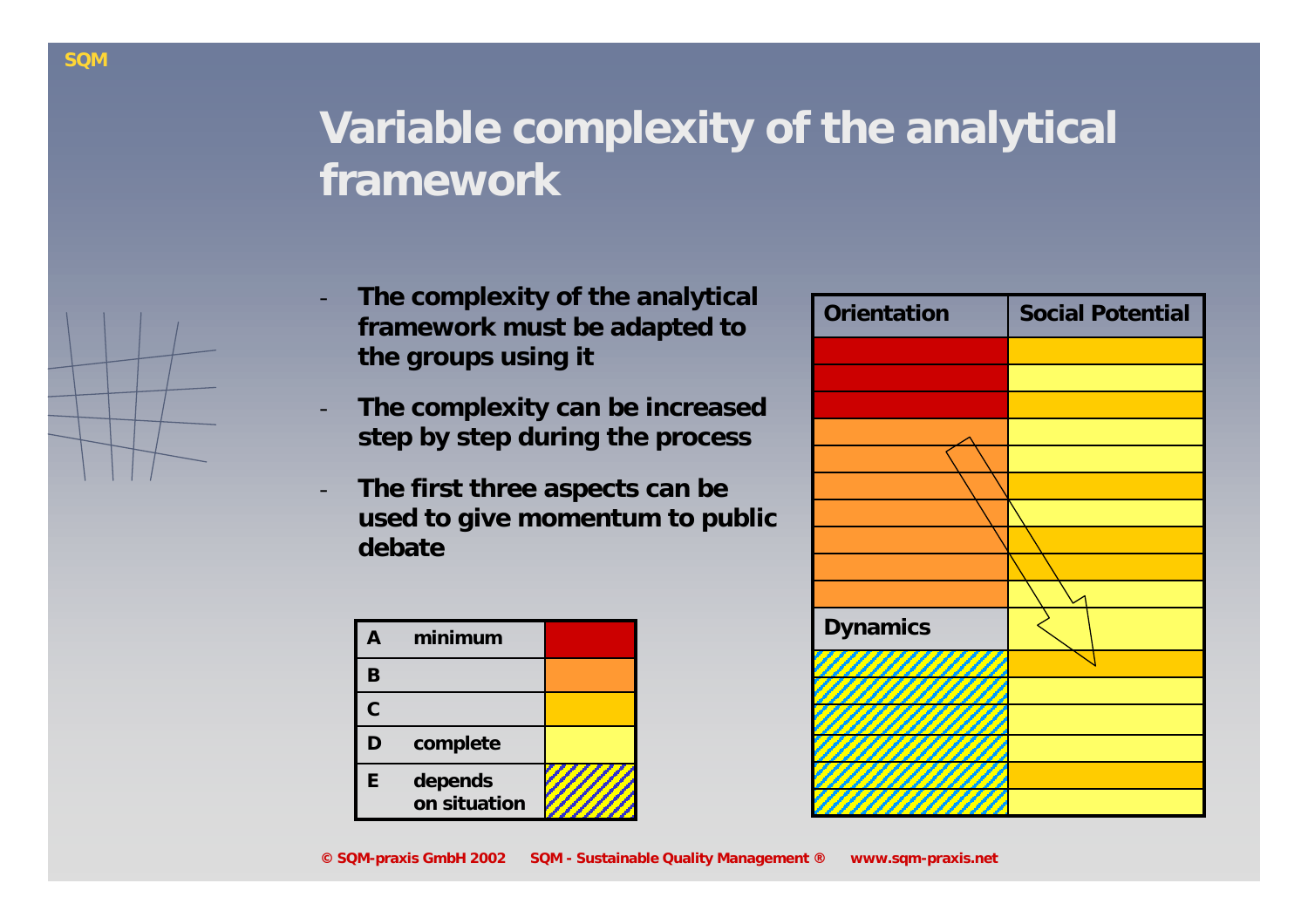### **Qualitative and quantitative assessment: The SQM/SWOT assessment sheet**

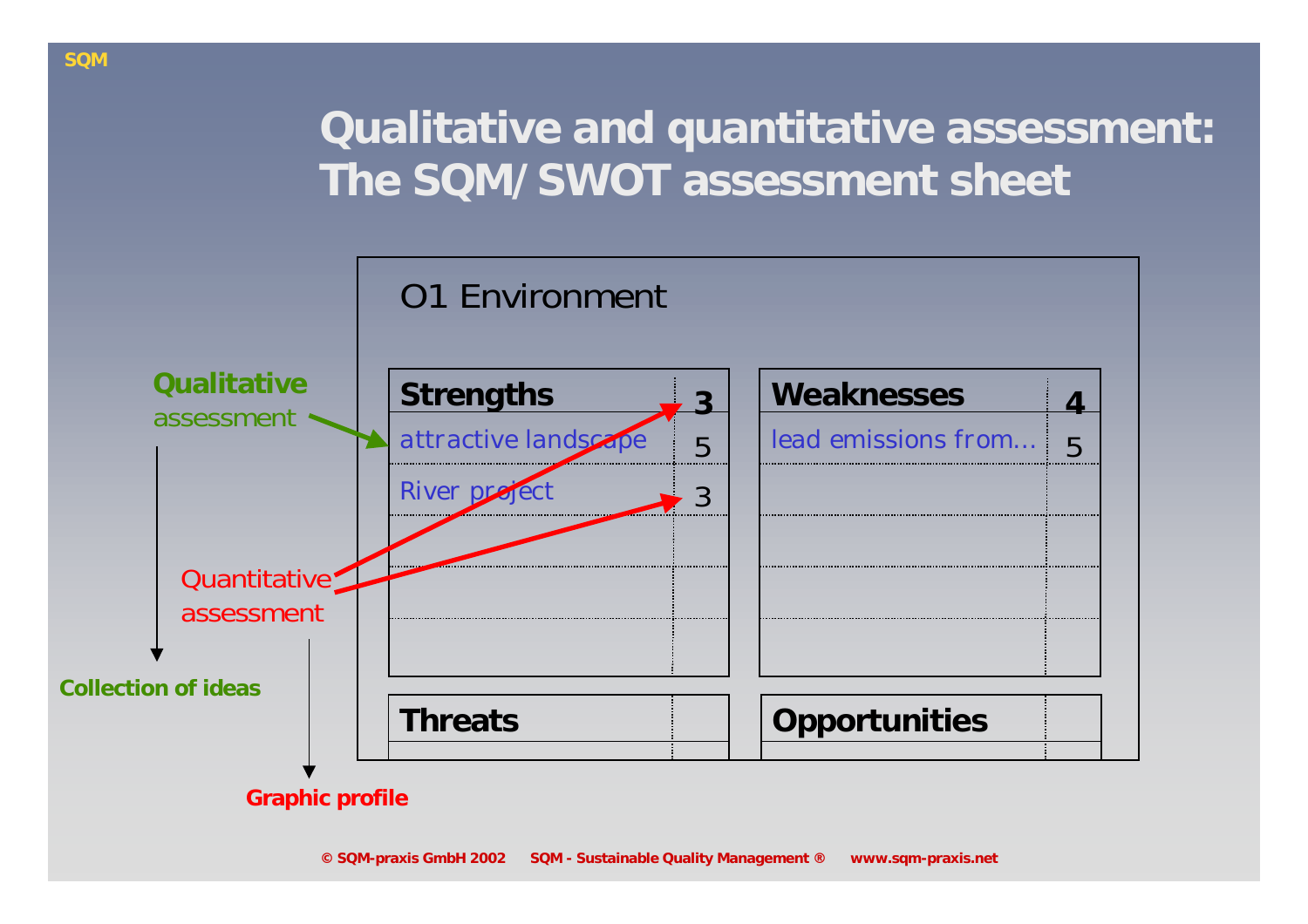# **Synthesis and visualisation: example of a profile**

|                | <b>ORIENTATION</b>                | S                | W              | $\Omega$ |                                                                                                                                                        |
|----------------|-----------------------------------|------------------|----------------|----------|--------------------------------------------------------------------------------------------------------------------------------------------------------|
| 01             | Environment                       |                  | DO             |          |                                                                                                                                                        |
| O <sub>2</sub> | Economy                           |                  | $\mathbf{I}$   |          |                                                                                                                                                        |
| <b>O3</b>      | Socio-culture                     | OOC              | <b>TAGE</b>    |          | $\mathbf{C}$                                                                                                                                           |
| <b>O4</b>      | <b>Equity between individuals</b> | 00               | $\blacksquare$ |          | (T <sub>1</sub> )                                                                                                                                      |
| <b>O5</b>      | <b>Equity between territories</b> | $\bullet\bullet$ | $\blacksquare$ |          | $\left( \begin{array}{c} \lambda \end{array} \right)$                                                                                                  |
| <b>O6</b>      | Equity between generations        |                  | $\blacksquare$ |          | $\sqrt{1}$                                                                                                                                             |
| <b>O7</b>      | <b>Diversity</b>                  |                  |                |          | $\overline{C}$                                                                                                                                         |
| <b>O8</b>      | Subsidiarity                      | 000              | <b>DOO</b>     |          | $\sqrt{2}$                                                                                                                                             |
| <b>09</b>      | <b>Networks / Partnership</b>     | 00               |                |          | $\bigcap$                                                                                                                                              |
| 010            | Participation                     | $\bullet$        |                |          | $\begin{array}{ccc} \begin{array}{ccc} \end{array} & \begin{array}{ccc} \end{array} & \begin{array}{ccc} \end{array} & \begin{array}{ccc} \end{array}$ |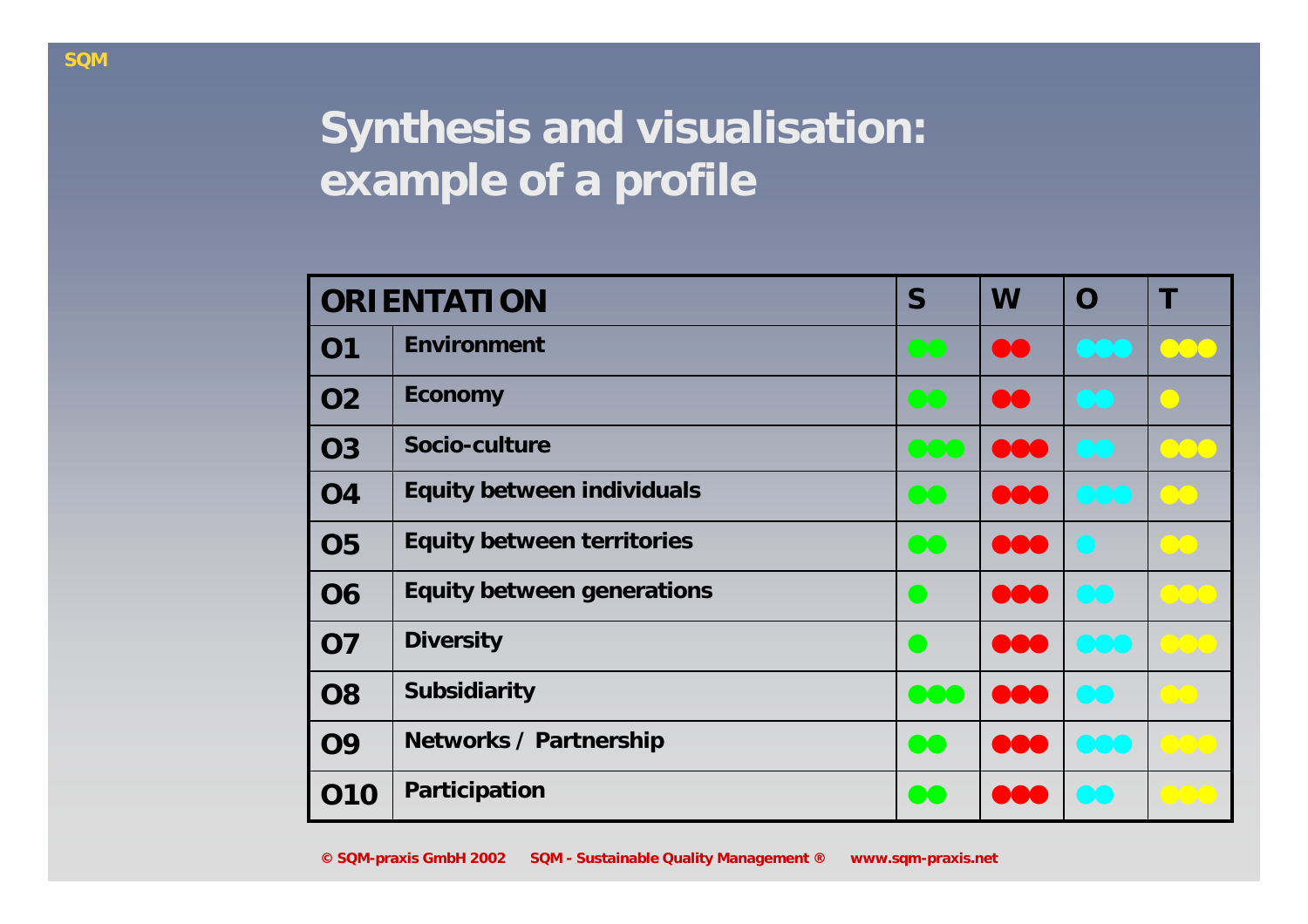### **SQM – Examples of projects**

- **1998: Towards Sustainable Development: Experiences and Recommendations of seven European Regions. PACTE programme.**
- **1998: Development of procedures for the consideration of SD criteria in the awarding of Structural Funds. Saxony (D)**
- **1999: D2MiP: a DG Regio pilot project in Midi-Pyrénées (F) concerning the participatory development of local Objective 2 programmes. Evaluation by DG Research.**
- **2000: Proposal Agenda 21 in Florence**
- **2001: SQM.guide MiP: Internet-based programme guide for the Midi-Pyrénées structural funds with auto-evaluation facility for project proposals**
- **2001: D2ParcsMiP: Programme development for three Regional Natural Parks in Midi-Pyrénées**
- **2002-04: INNESTO: EU research project concerning "Sustainable District Logistics"**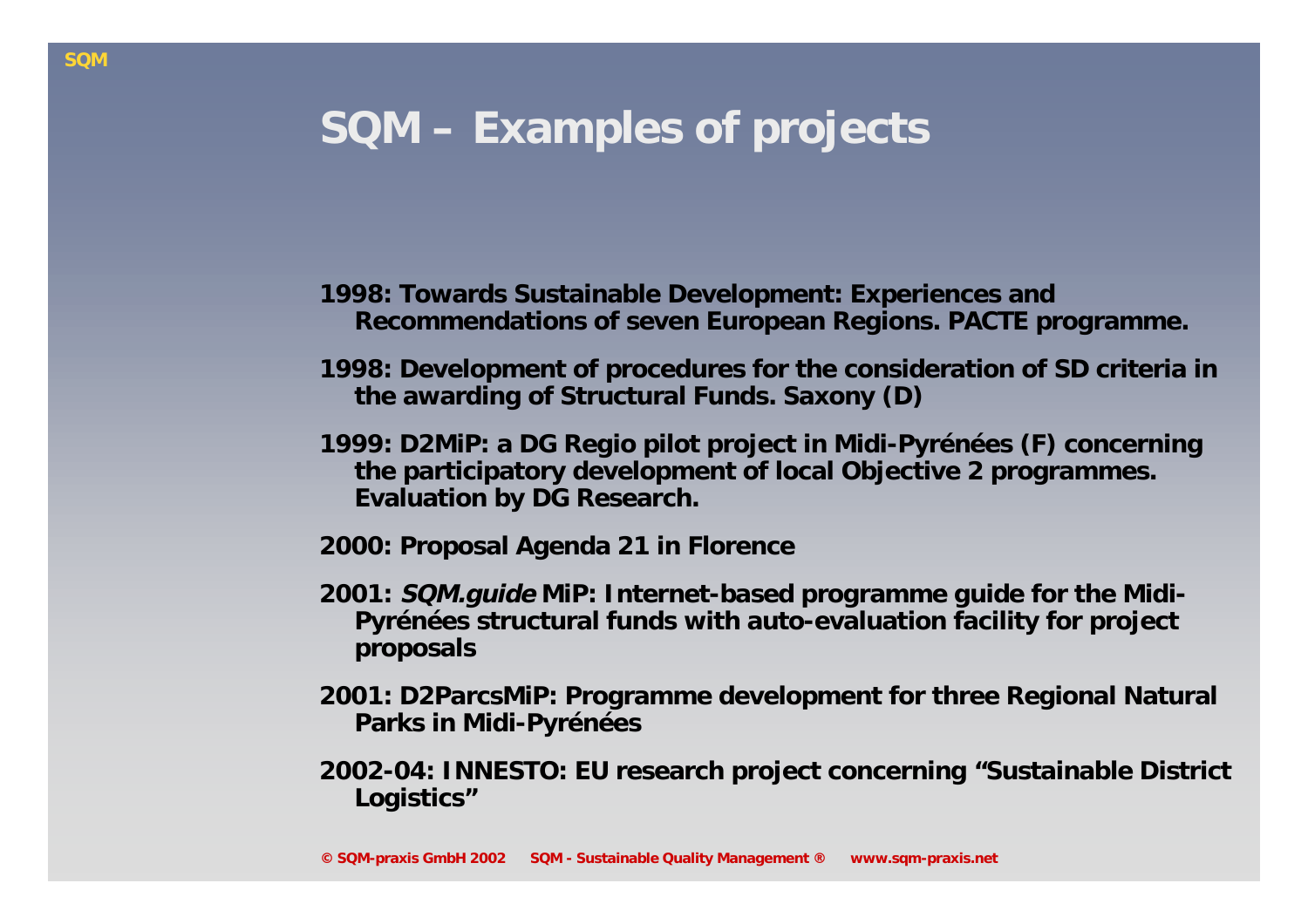### **Obstacles**

- **The issue of Sustainable Development is intrinsically linked to the issue of new forms of governance**
- **Learning to think in objective-oriented processes takes a long time**
- **Transparency concerning objectives, decision making and results, participation and accountability are often meeting resistance**
- **However: innovative local or regional actors seize the opportunities for change**
- – **A clear position of the EU commission concerning objectives and governance principles is essential**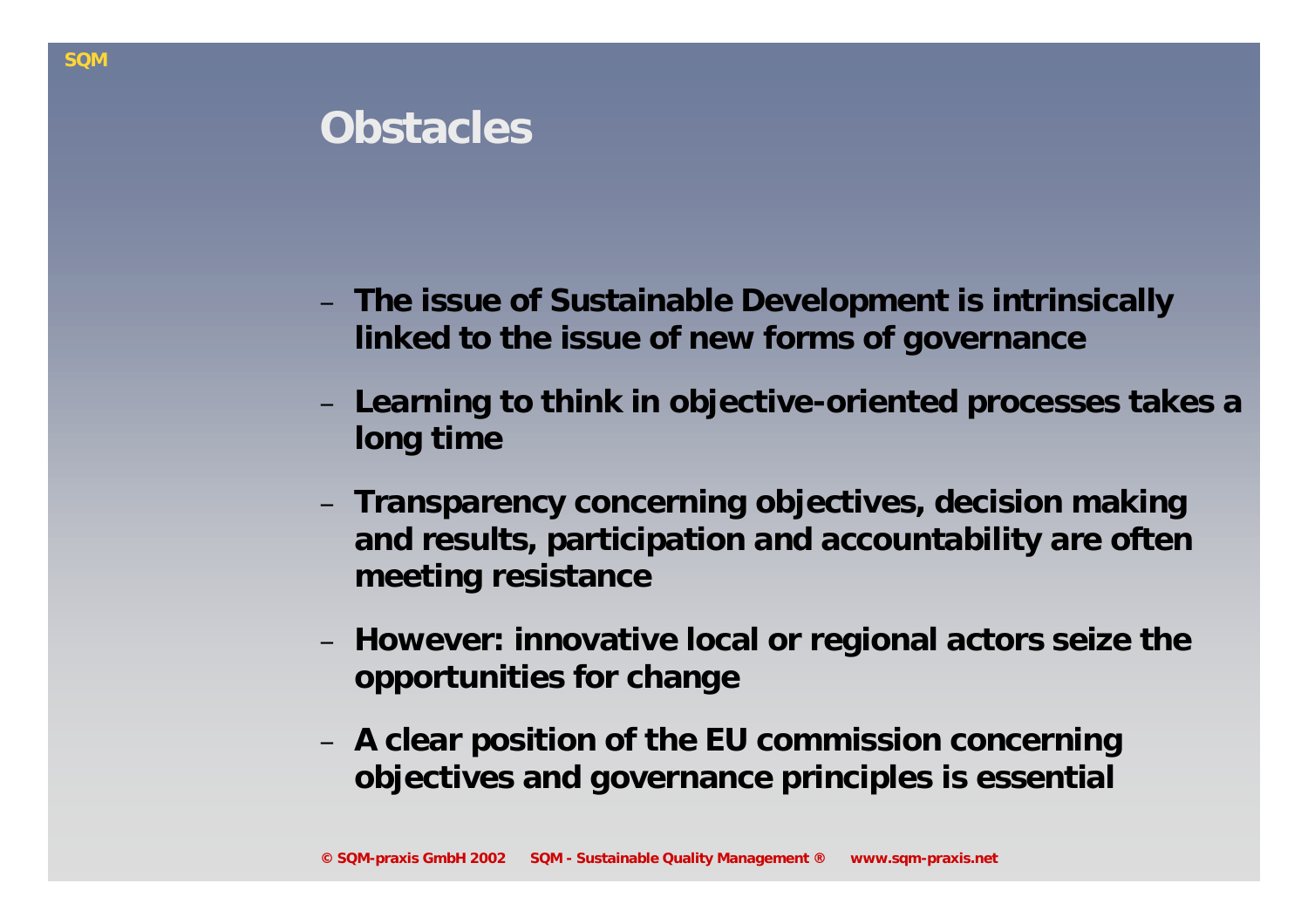### **SQM tools for programme management: the general objectives**

- **reinforcement of the orientation towards Sustainable Development**
- **support for and simplification of the programme management (project application and selection, monitoring, reporting, evaluation…)**
- **improved transparency of programmes and procedures**
- – **stronger consideration of the programme objectives**
- **higher quality of project proposals**
- –**support for project management**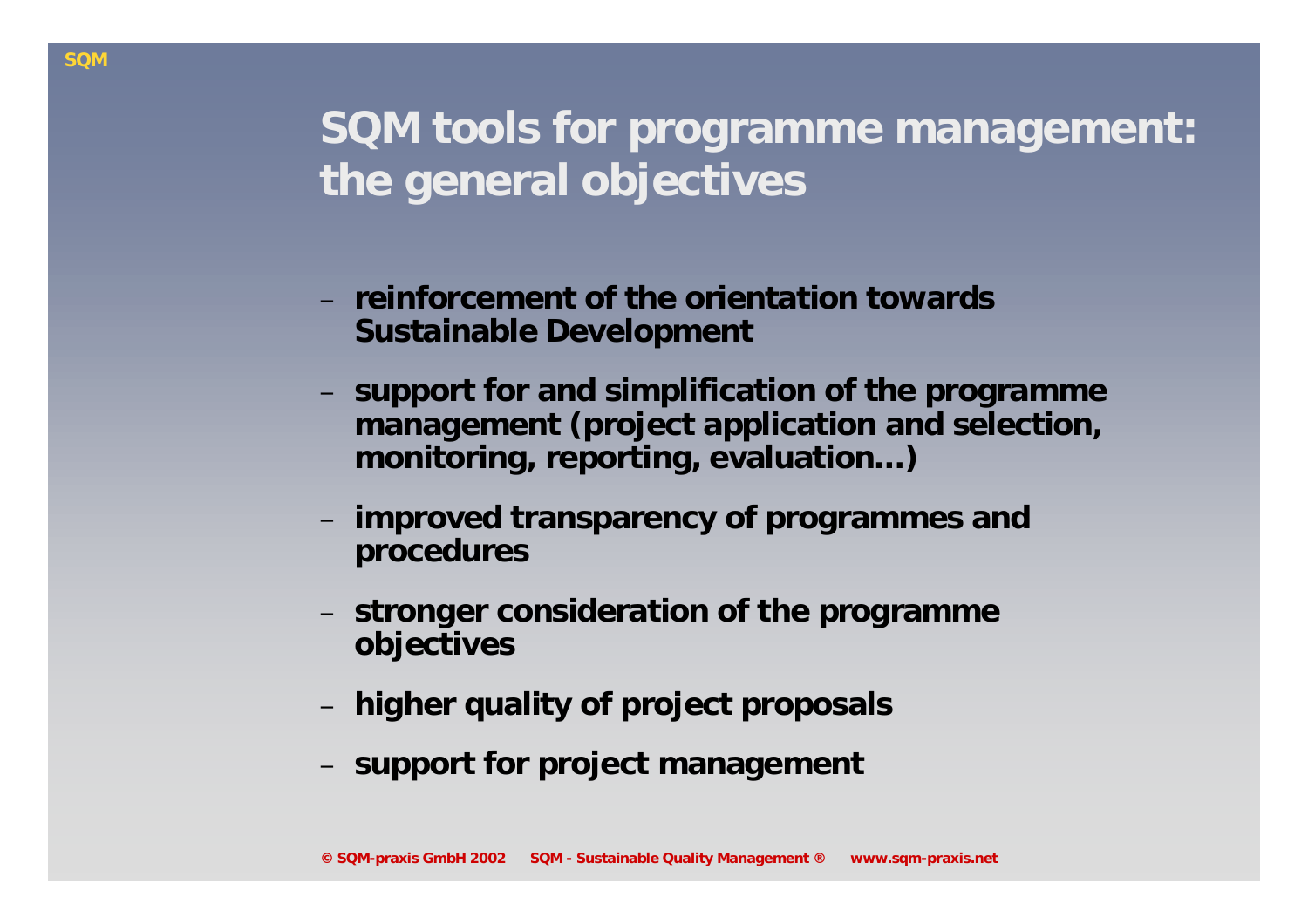### **SQM web tools**

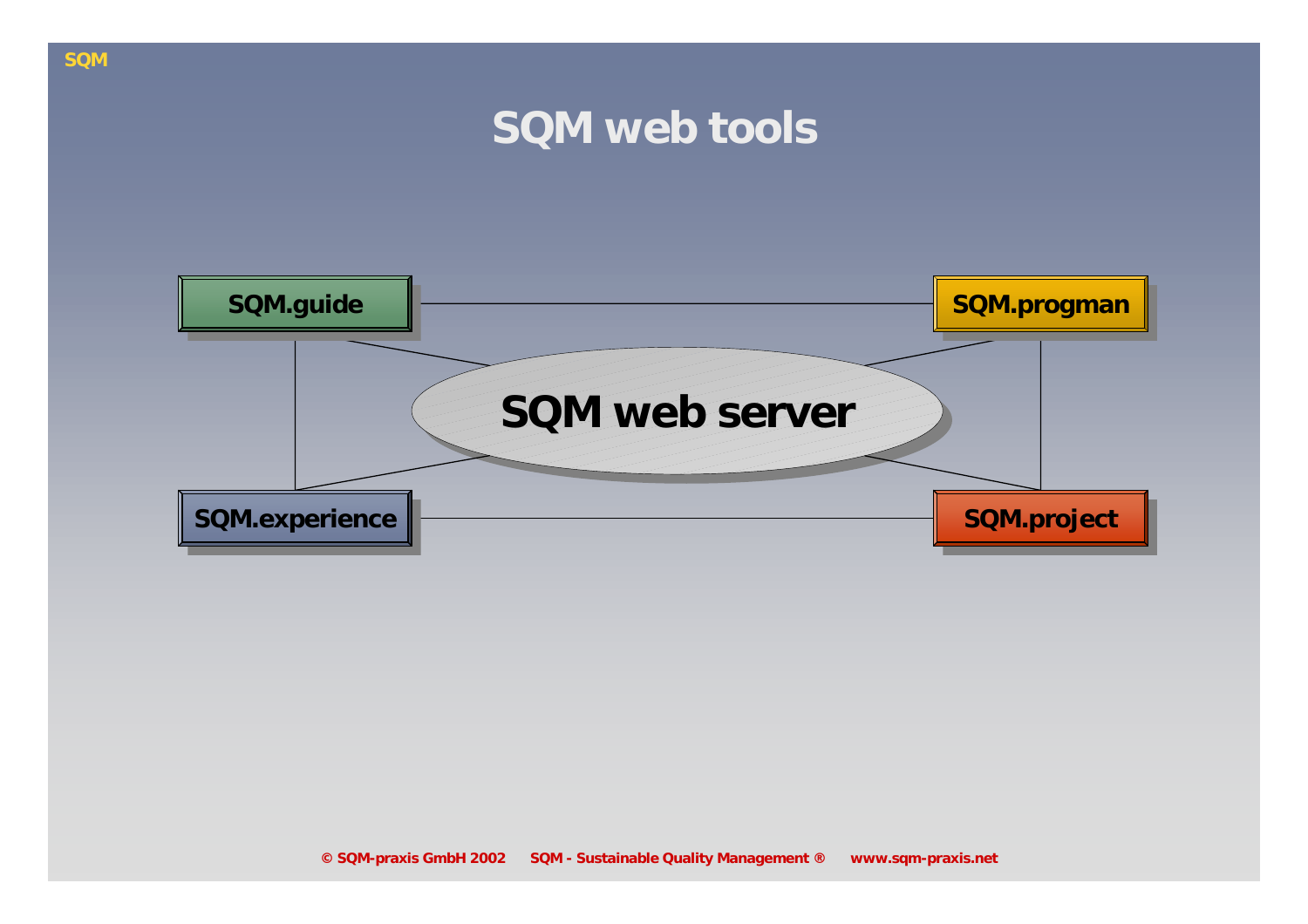# **Use of SQM tools in the context of public subsidy programmes**

**SQM**



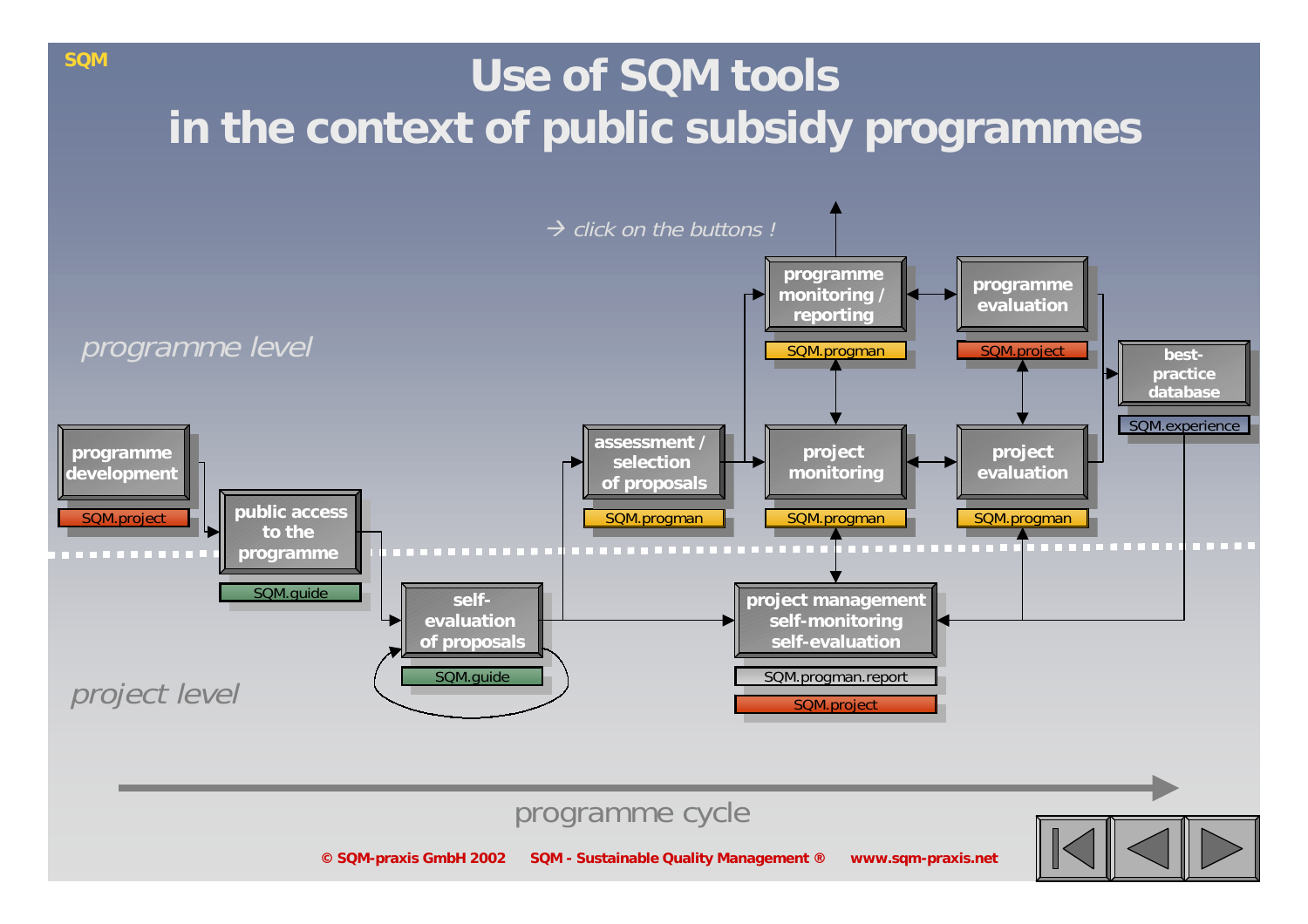#### **Online guide through complex support programmes**

- •detailed presentation of the programme in a hierarchical structure
- • search for programme elements of possible interest to the applicant

### **Self-evaluation of project proposals by the applicants**

- •specific questionnaires for the individual programme elements
- •evaluation with regard to the programme objectives
- •evaluation with regard to Sustainable Development
- • a rough automatic analysis of the evaluation gives hints for improvements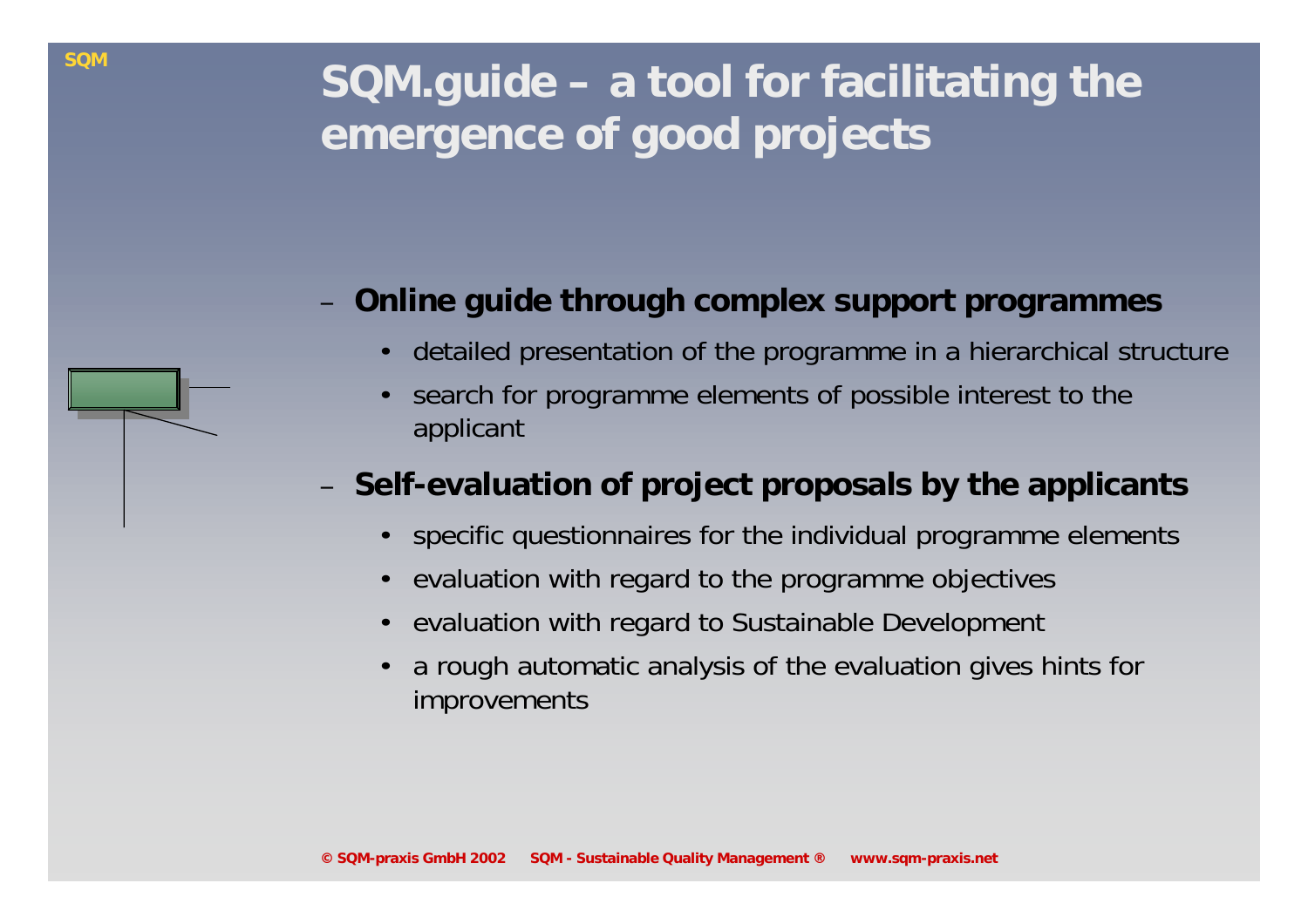**SQM.project – a tool for developing and evaluating programmes** 

**flexibly configurable tool for experts** 

**SQM**

- **versatile use in all projects concerning the management of sustainable development processes**
- **particularly useful for the development and evaluation of complex multi-level programmes**
- **flexible use of the SQM analysis framework and of question libraries and indicator systems based on it**
- –**support for different appraisal procedures**
- **project management functions, team communication**
- –**simultaneous use in different languages**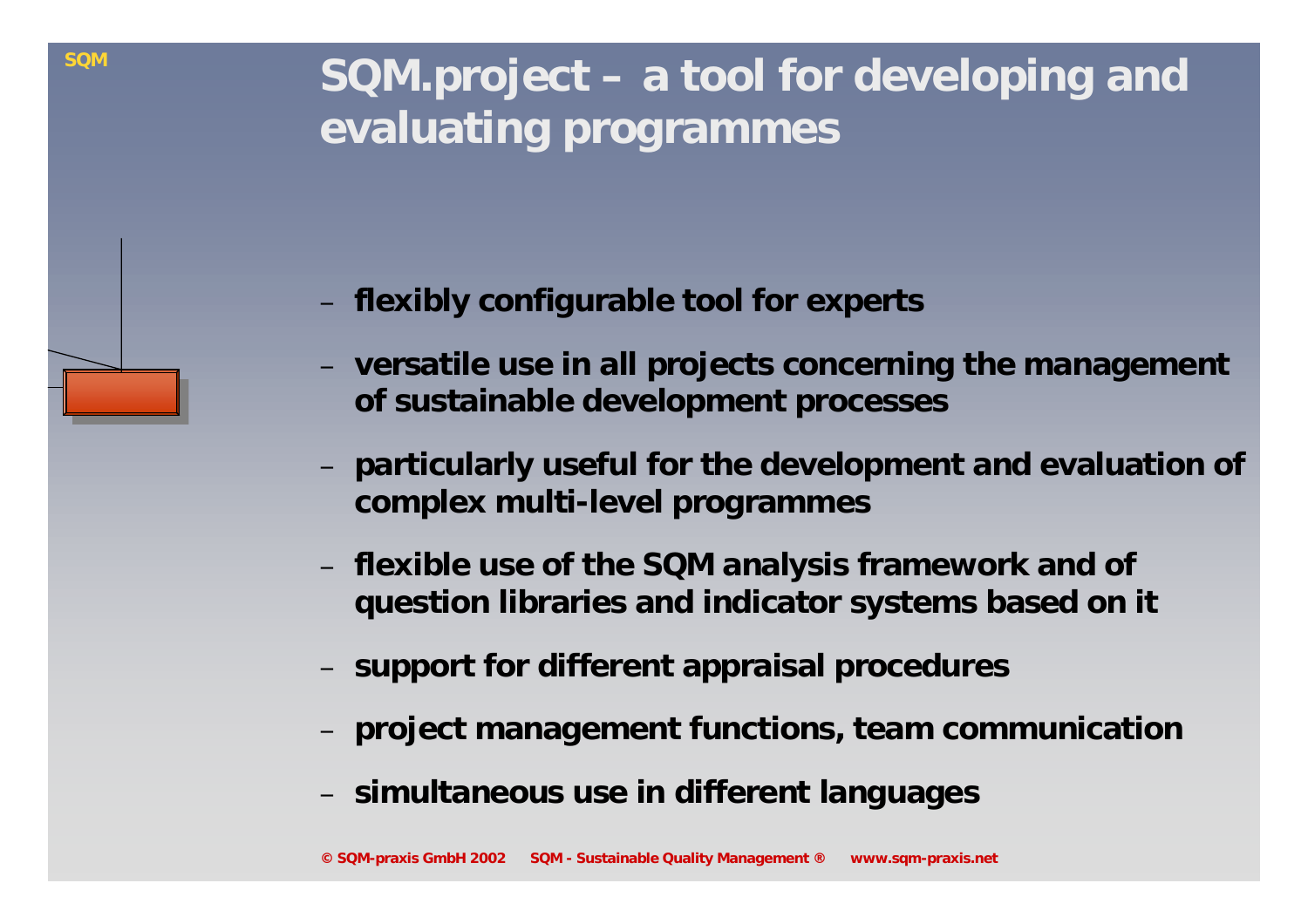# **Evaluating with the SQM system: gains in efficiency and quality**

- **The SQM approach to SD encompasses all basic objectives and horizontal principles of European policies**
- **The structured and comprehensive overview brings added value compared to usual Terms of Reference**
- **Qualitative appraisals facilitate communication between actors and experts and bring reliability where hard data are missing**
- **The multicultural approach facilitates communication**
- **Additional efficiency gains are possible by using the SQM analysis framework over the whole lifecycle**
- **The tool SQM.project improves efficiency and transparency in defining, managing and presenting the evaluation process**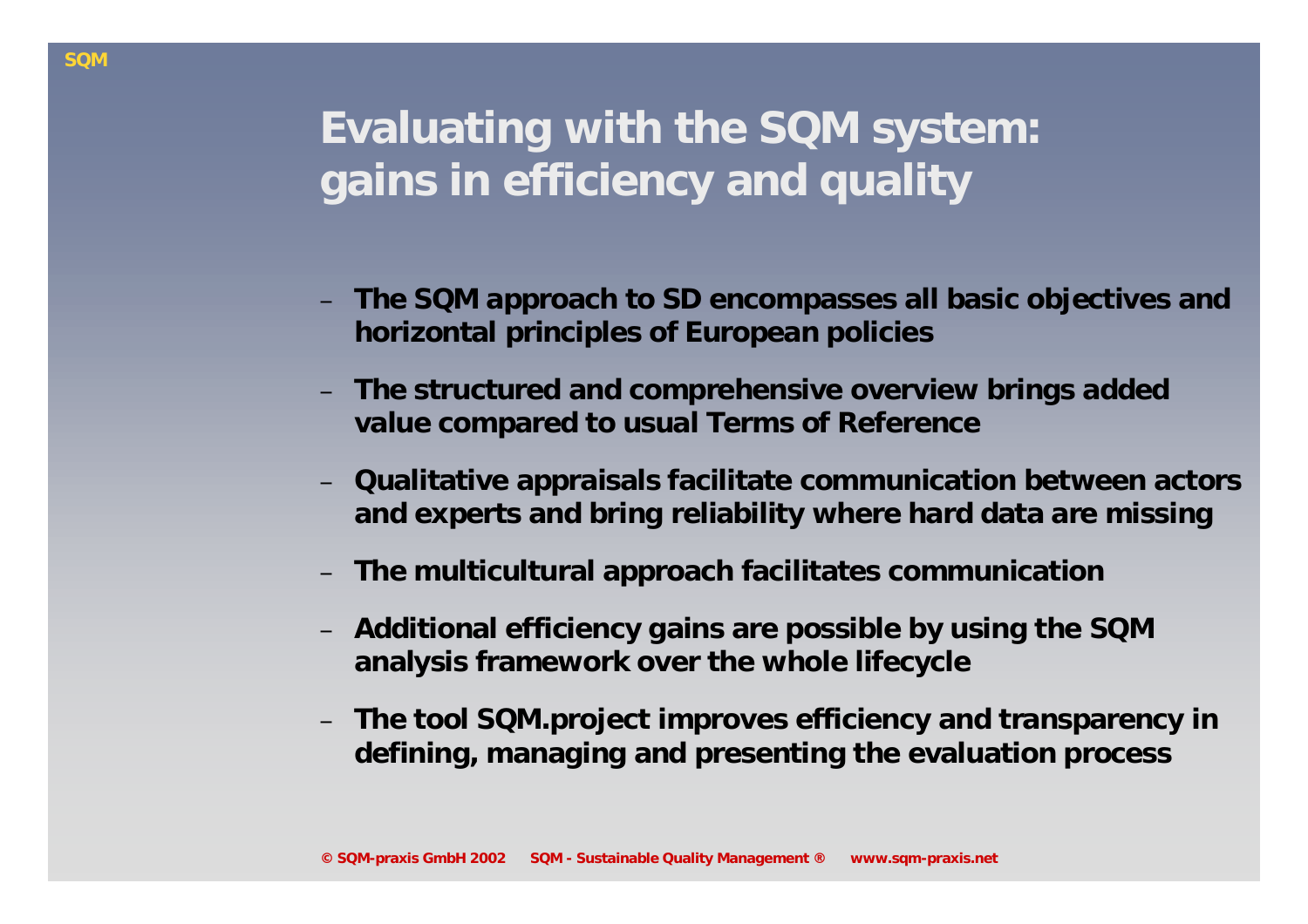### **Building the SQM network: investors, users, certified partners**



**© SQM-praxis GmbH 2002 SQM - Sustainable Quality Management ® www.sqm-praxis.net**